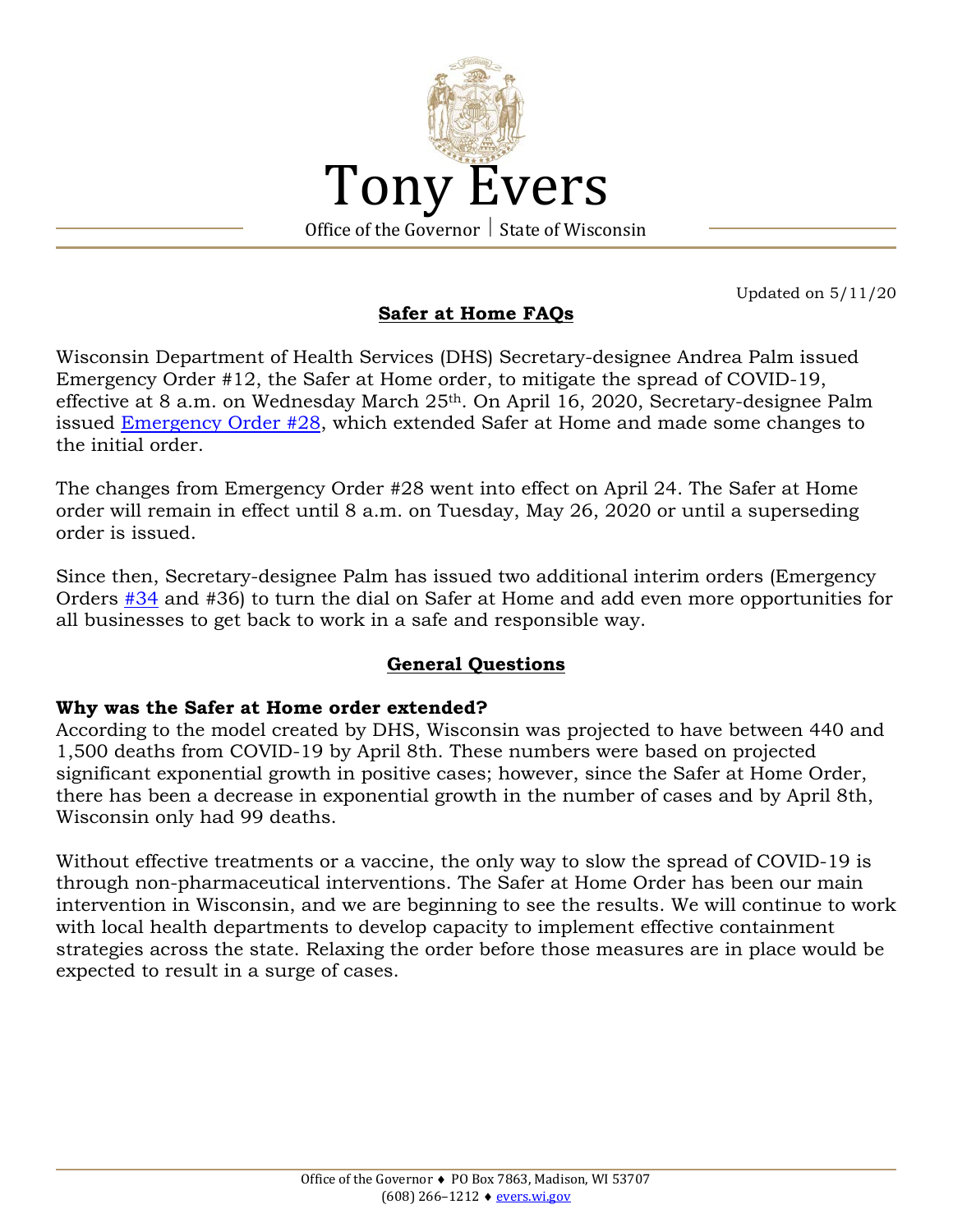# **What's new for Safer at Home that was not in the first order?**

Most of Safer at Home remains the same, and it is structured in the same way. The changes are designed to ensure safety and compliance, while also allowing certain activities to start up again. The changes in this order include:

*Businesses and activities that may increase services and operations:* 

- 1. **Public libraries:** Libraries may provide curb-side pick-up of books and other library materials.
- 2. **Golf courses:** Golf courses may open, with restrictions including scheduling and paying for tee times online or by phone only. Clubhouses and pro shops must remain closed.
- 3. **Non-essential businesses:** Non-essential businesses can do more things as Minimum Basic Operations, including in-person retail for up to 5 customers at a time, deliveries, mailings, curb-side pick-up, curb-side drop-off, and outdoor recreational rentals. Automatic and self-serve car washes may operate. Nonessential businesses must notify workers of whether they are necessary for the Minimum Basic Operations.
- 4. **Arts and craft stores:** Arts and craft stores may offer expanded curb-side pick-up of materials necessary to make face masks or other personal protective equipment (PPE).
- 5. **Aesthetic or optional exterior work:** Aesthetic or optional exterior lawn care or construction is allowed, so long as it can be done by one person.

## *Safe business practices:*

- 1. **Safe business practices for Essential Businesses and Operations:** Essential Businesses and Operations must increase cleaning and disinfection practices, ensure that only necessary works are present, and adopt policies to prevent workers exposed to COVID-19 or symptomatic workers from coming to work.
- 2. **Safe business practices for retailers:** Retail stores that remain open to the public must limit the number of people in the store at one time, must provide proper spacing for people waiting to enter, and large stores must offer at least two hours per week of dedicated shopping time for vulnerable populations.
- 3. **Supply chain:** Essential Businesses and Operations that are essential because they supply, manufacture, or distribute goods and services to other Essential Businesses and Operations can only continue operations that are necessary to those businesses they supply. All other operations must continue as Minimum Basic Operations.

# *Other changes:*

- 1. **Schools:** Public and private K-12 schools will remain closed for the remainder of the 2019-2020 school year.
- 2. **Local parks and open space:** Local health officials may close public parks and open spaces if it becomes too difficult ensure social distancing or the areas are being mistreated.
- 3. **Travel:** People are strongly encouraged to stay close to home, not travel to second homes or cabins, and not travel out of state if it is not necessary.
- 4. **Tribal Nations:** Tribal Nations are sovereign over their territory and can impose their own restrictions. Non-tribal members should be respectful of and avoid non-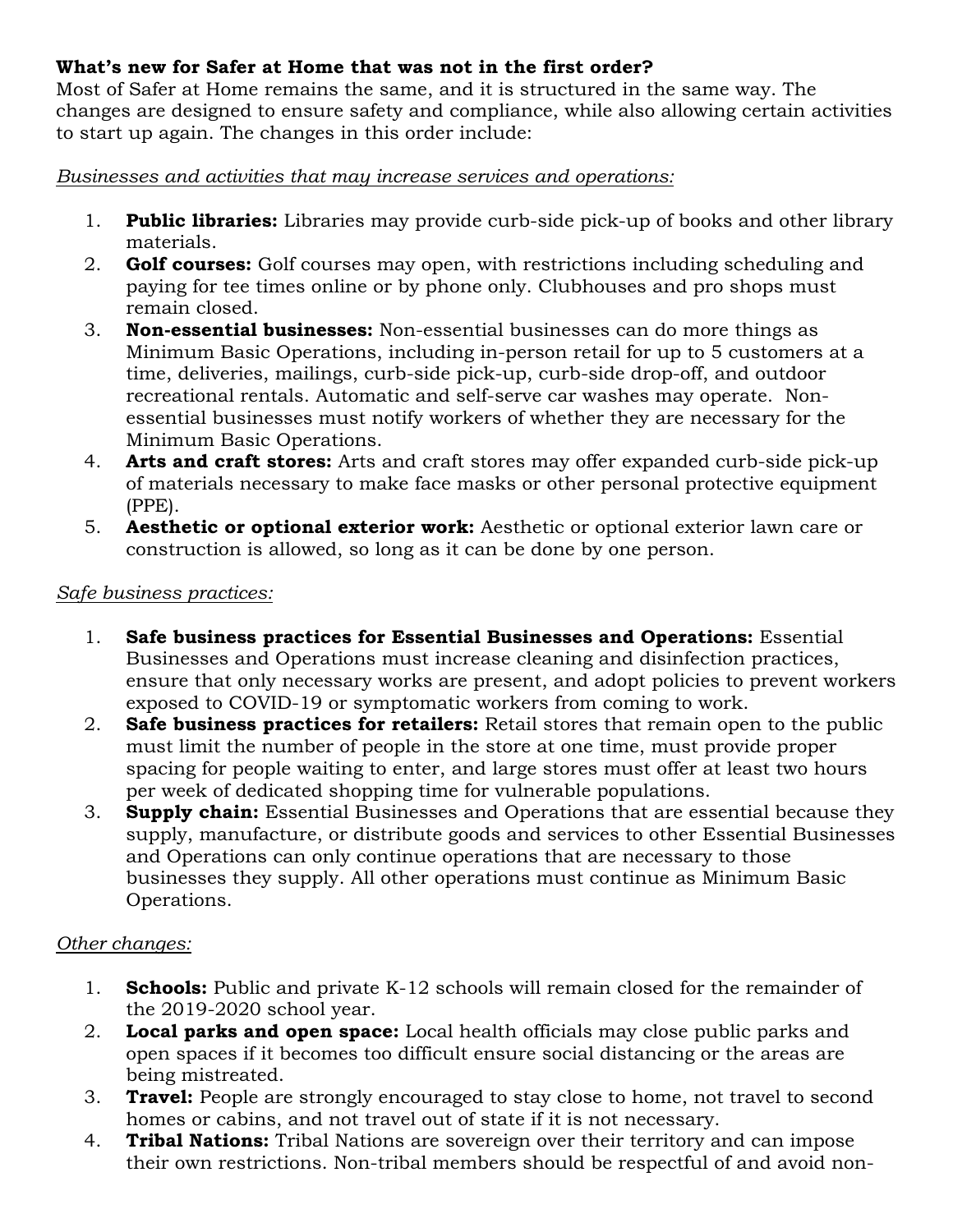essential travel to Tribal territory. Local government must coordinate, collaborate, and share information with Tribal Nations.

5. **Duration:** Safer at Home remains in effect until 8:00 a.m. on May 26, 2020, or until a superseding order is issued.

# **Where does the Safer at Home order apply?**

The Safer at Home order applies to the entire state. All Wisconsinites must stay at home as much as possible and non-essential businesses and operations must cease, with limited exceptions for minimum basic operations and working from home. All public and private gatherings of any number of people that are not part of a single household or living unit are prohibited, except for the limited exceptions contained in the orders.

# **What are social distancing requirements?**

Social distancing requirements include:

- 1. Maintaining social distancing of six feet between people;
- 2. Washing hands with soap and water for at least 20 seconds as frequently as possible or using hand sanitizer;
- 3. Covering coughs or sneezes (into the sleeve or elbow, not hands);
- 4. Regularly cleaning high-touch surfaces;
- 5. Not shaking hands; and
- 6. Following all other public health recommendations issues by DHS and the U.S. Centers for Disease Control.

# **Is the Safer at Home order mandatory?**

Yes. All Wisconsinites need to do their part to keep their family, friends, neighbors and communities safe.

Individuals may leave their homes for the following reasons:

- 1. To perform essential governmental functions, to work at essential businesses and operations, to do minimum basic operations for non-essential businesses, and essential travel, all of which are defined in the orders;
- 2. To obtain services at or to work for health care and public health operations, certain human services operations, or essential infrastructure;
- 3. To perform tasks that are essential to health and safety such as obtaining medical supplies or medication, seeking emergency services, or visiting a health care professional;
- 4. To obtain necessary services or supplies such as food, gasoline, pet supplies, and other household consumer products;
- 5. To engage in outdoor activity, as long as they maintain social distancing; and
- 6. To care for a family members, friend, or pet in another household, and to transport family members, friends, or pets as allowed under the order.

# **Will I be required to carry documentation to leave my home?**

No. Individuals do not need special permission to leave their homes, but they must comply with the Safer at Home order and the extension order as to when it is permissible to leave home.

# **Does the order specify places that must close?**

Yes. All non-essential businesses and operations must close. K-12 schools and public libraries are closed, with some exceptions including virtual learning, on-line services, and curb-side pick-up. Additionally, all amusement parks, carnivals, water parks, licensed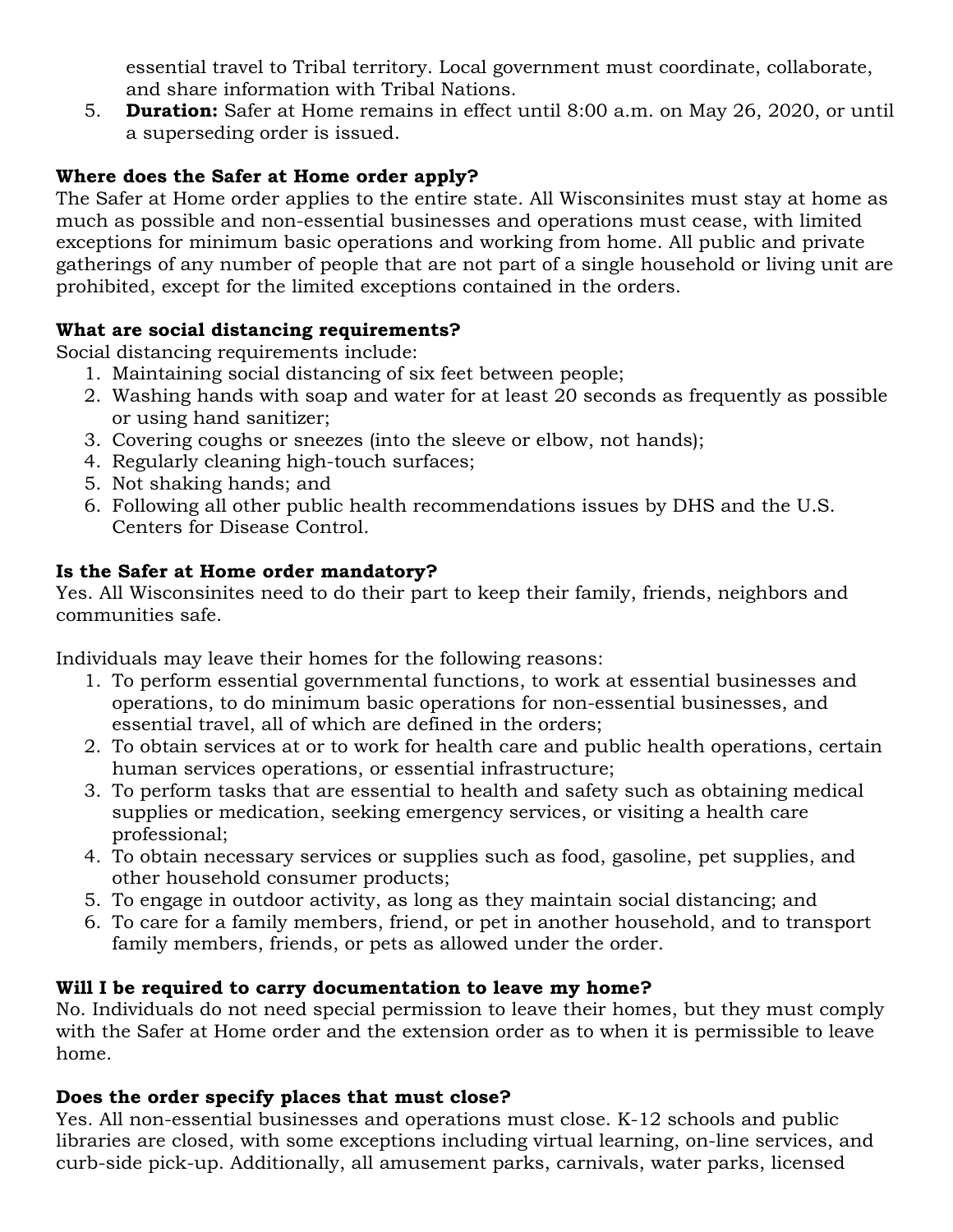public or private swimming pools, splash pads, aquariums, zoos, museums, arcades, fairs, children's play centers, playgrounds, funplexes, theme parks, bowling alleys, movie and other theaters (except drive-in movie theaters), concert and music halls, country clubs, social clubs, and gyms and fitness centers. The order applies to the above places and those like them whether they are indoors or outdoors.

## **Can I go outside for walks, outdoor exercise, or to play?**

Yes. You may engage in outdoor activities that meet social distancing requirements. You may travel to open public and state parks for walks, hikes, and bike rides. No team or contact sports are permitted. Playgrounds are closed.

## **Can I proceed with a wedding or funeral as planned?**

Weddings and funerals can proceed as long as any gathering includes fewer than 10 people in a room or confined space at a time and individuals adhere to social distancing requirements as much as possible. If you need to travel to attend a wedding or funeral, you should check before you leave that your means of travel is still available. If travel is to another state, you should read any orders in place in that state before you leave.

# **Can I obtain care or boarding for my pet**?

Non-essential veterinary care should be avoided, but you may leave your home to obtain necessary veterinary care and supplies for your pet. Grooming services are non-essential businesses but may provide grooming services with curb-side drop-off of pets, or as inperson retail. Grooming services must follow all requirements for these minimum basic operations. Pet boarding and daycare is an essential business and operation that may remain open.

# **Am I able to proceed with plans to move out of my house?**

Yes. Moving and relocation services are essential businesses and operations.

# **Are golf courses open?**

Yes. Golf courses may open, but there are restrictions. Golf carts must be cleaned between each use; all reservations and payments must be made online or by phone ahead of time; social distancing must be observed at all times; clubhouses and pro shops must remain closed; and tee times must be spaced to avoid multiple foursomes from clustering at any point on the course. Driving ranges and miniature golf remain closed.

# **Are drive-in movie theaters open?**

Yes. Drive-in movie theaters may open, but there are restrictions. Patrons must remain in their cars except to get food, drink, and visit the restroom. No outdoor seating may be offered. Reservations and payments should be made by phone or online.

## **Travel**

## **Can I travel?**

Individuals utilizing mass transit must maintain social distancing of at least six feet as much as possible. Permitted essential travel includes:

- 1. Any travel related to essential activities, essential governmental functions, essential businesses and operations, or non-essential businesses' minimum basic operations.
- 2. Travel to care for elderly, minors, dependents, persons with disabilities, or vulnerable persons.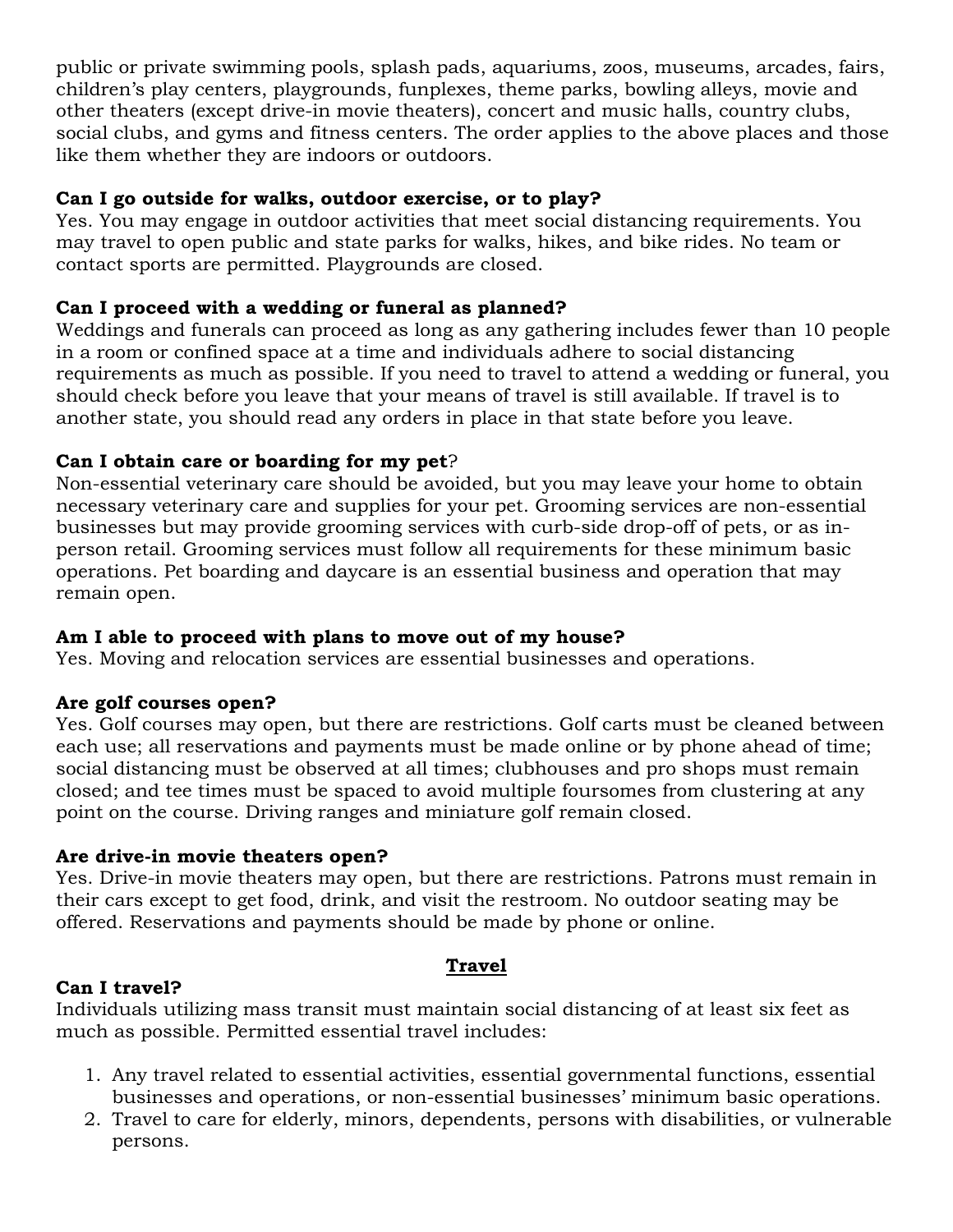- 3. Travel to or from educational institutions for purposes of receiving materials for distance learning, for receiving meals, or any other services.
- 4. Travel to return to a place of residence from outside the jurisdiction.
- 5. Travel required by law enforcement or court order, including to transport children pursuant to a custody agreement.
- 6. Travel required for non-residents to return to their place of residence outside Wisconsin.

## **Can I travel to my second home or cabin?**

Individuals are strongly encouraged to remain at their primary residence or home. Travel to second homes within Wisconsin and outside of Wisconsin and to Tribal territory is discouraged.

## **Can I travel to another state to work?**

Yes. You may travel to another state for activities that are permitted in that state. Please contact the state directly to ensure that your travel complies with their rules and orders.

## **Schools, Libraries, and Local Government**

#### **How long will schools be closed?**

The order closes public and private K-12 school buildings for the remainder of the 2019- 2020 school year. All schools must remain closed for instructional and extracurricular activities. Schools may also be used for essential government functions and food distribution.

## **What is the rest of my school year going to look like if schools are closed?**

Schools are strongly encouraged to facilitate distance or virtual learning. It is important for schools to continue to keep in touch with students as social connections through school are important to student mental health. The Department of Public Instruction (DPI) has resources on its COVID-19 web page [\(https://dpi.wi.gov/sspw/2019-novel-coronavirus\)](https://dpi.wi.gov/sspw/2019-novel-coronavirus) to support schools in this work.

#### **I'm a school employee and people are using our outdoor spaces to congregate or play group sports. What should I do?**

Use your discretion on the best path forward given the situation. We encourage all communities and individuals to work together to comply with the Safer at Home order. You can talk to the group to educate them on the importance of social distancing and the Safer at Home order. Another option is to request local law enforcement to assist in communicating that message.

## **Will public libraries remain open?**

Libraries must close for all in-person services. However, libraries may provide curb-side pick-up of books or other materials that patrons order on-line or by phone. Libraries may also continue online services and programming. Libraries may be used for essential government functions and food distribution.

## **Can local government bodies continue to conduct business?**

All state, tribal, and local essential governmental functions can continue. This means that government bodies should continue all functions needed to ensure the continuing operation of the government body and provide and support the health, safety, and welfare of the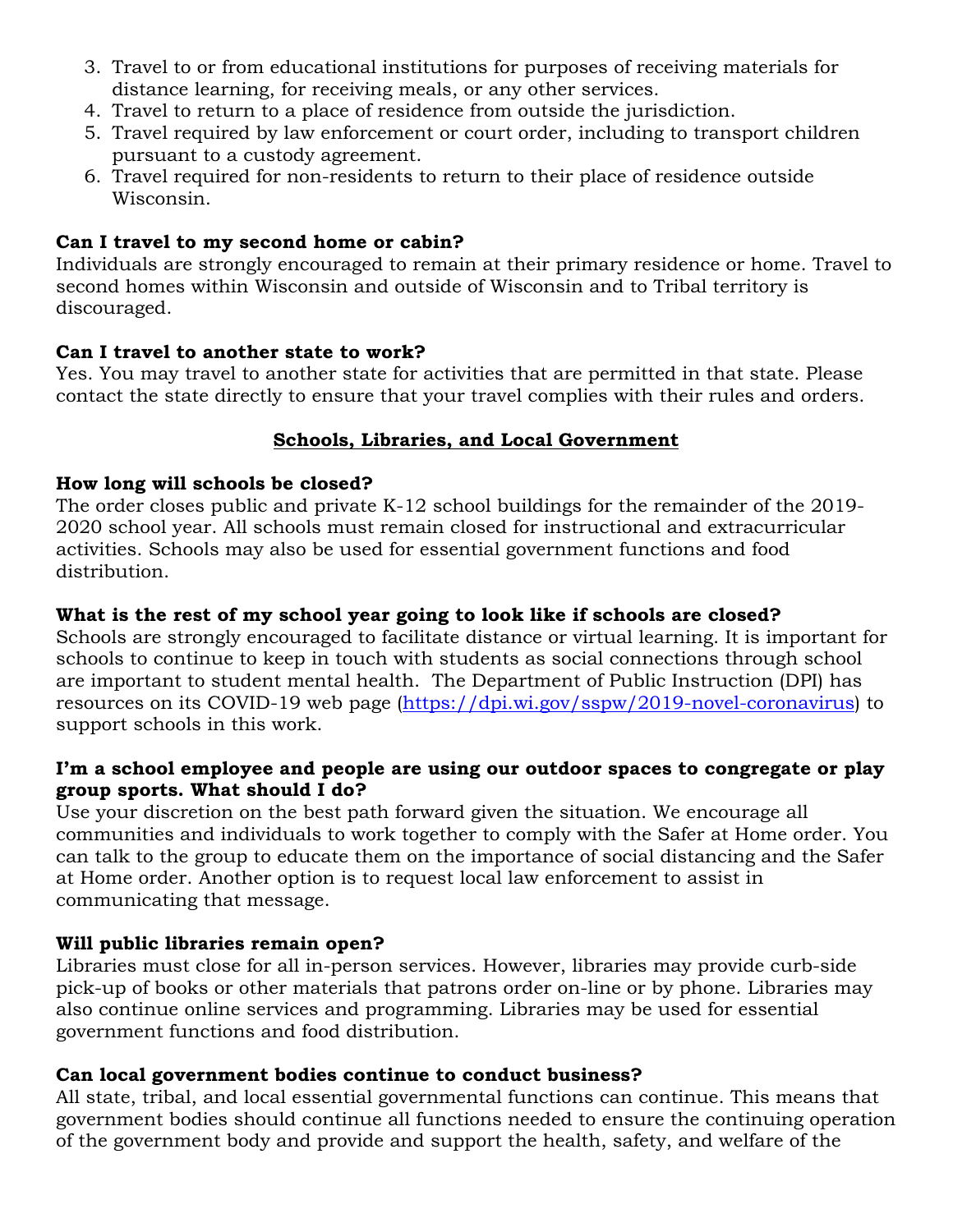public. Each government body is responsible for determining what functions, if any are necessary and identify employees and contractors necessary to perform those functions.

Government bodies should continue to follow the [Wisconsin Department of Justice's Office](https://www.doj.state.wi.us/sites/default/files/news-media/3.20.20_OOG_Final.pdf)  [of Open Government guidance](https://www.doj.state.wi.us/sites/default/files/news-media/3.20.20_OOG_Final.pdf) regarding holding government meetings, and should consult directly with that office regarding specific open meetings questions.

### **My local government also issued an order like this. Which one do I follow?**

You must follow the statewide order issued by DHS Secretary-designee Andrea Palm. If a local order conflicts with the statewide order, you must follow the statewide order. However, local governments may issue orders to close public parks and open spaces in their jurisdiction under certain circumstances.

#### **How will this order be enforced?**

This order is enforceable by any local law enforcement official, including county sheriffs. Violation or obstruction of this order is punishable by imprisonment, fines, or both. Wis. Stat. § 252.25.

## **Businesses and Employees**

#### **Does my business or employees need documentation to continue working?**

No. If a business is an essential business or operation as outlined in the Safer at Home order and the extension order, it does not need documentation or certification to continue work that is done in compliance with this order.

If a business is non-essential, it must determine which of its employees are necessary to carry out Minimum Basic Operations and it must inform its workers of that designation. However, no formal documentation is required for non-essential businesses or their employees.

## **What if I still have to go to work?**

All essential businesses and operations are encouraged to remain open but must have employees work from home if it is possible for them to complete their job duties remotely. If you are a worker at one of these businesses, you must implement social distancing requirements as much as possible. Your business is required to follow all [DHS guidelines](https://www.dhs.wisconsin.gov/covid-19/employers.htm) on how to keep the workplace safe and the specific requirements in the order.

If you are an employee at a non-essential business, your employer must communicate to you whether you are one of its employees who is necessary to carry out its Minimum Basic Operations.

#### **My employer is making me come to work, but we are not an essential business.**

Non-essential businesses may continue Minimum Basic Operations. Your employer must inform you if you are necessary to perform a Minimum Basic Operation.

If businesses or operations are continuing to work beyond what is permitted in the Safer at Home order, you can contact local law enforcement to report a violation of the order.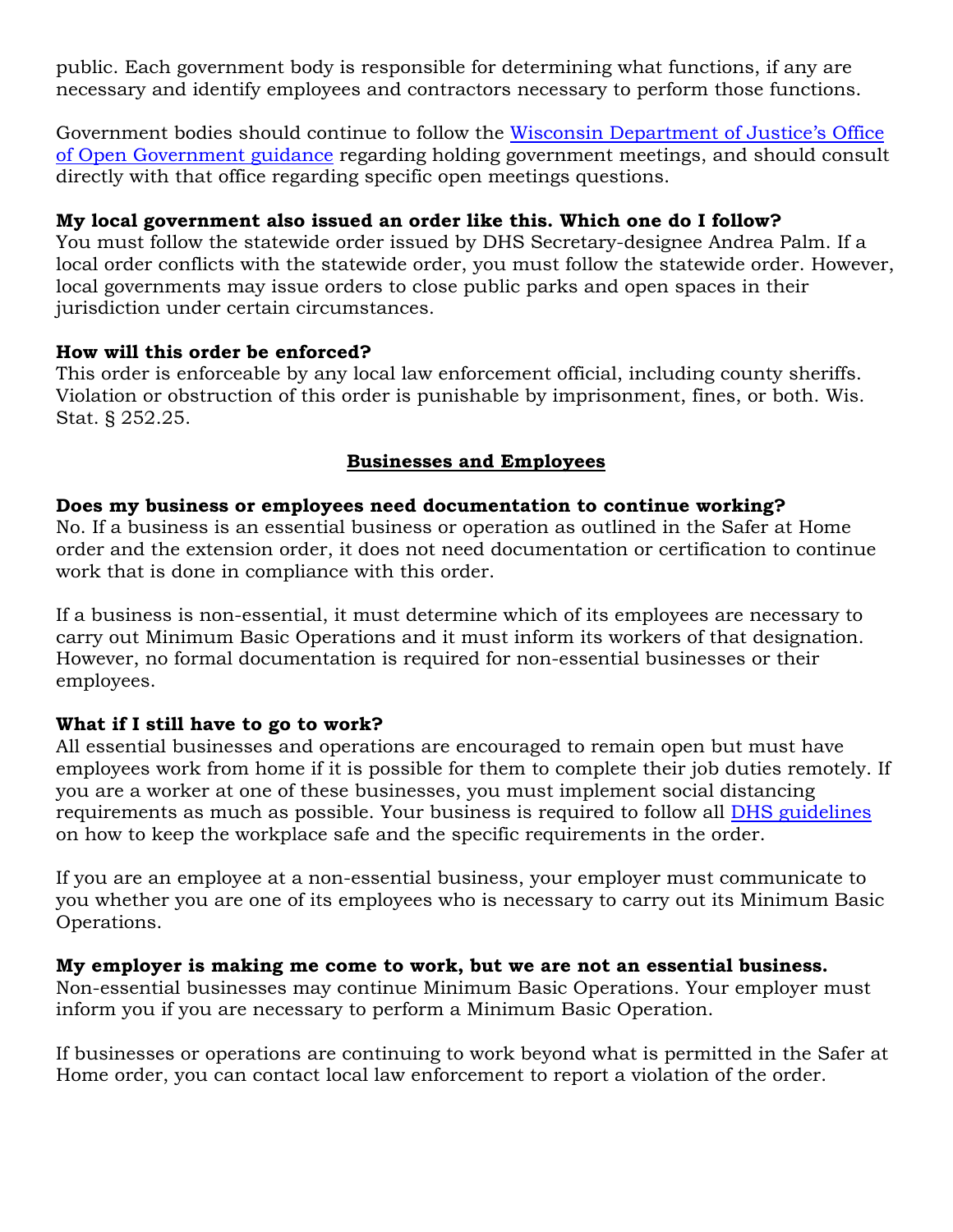## **What if my business or operation is not essential?**

Your business must close. Individuals are encouraged to work from home where possible. You are permitted to do the Minimum Basic Operations to maintain the value of your business's inventory, preserve the condition of the business's physical plant and equipment, ensure security, process payroll and employee benefits, or for related functions, including where these functions are outsourced to other entities. Minimum Basic Operations may include:

- 1. Taking steps to facilitate employees working remotely;
- 2. In-person retail for up to 5 customers at a time, so long as the business complies with all the requirements in Section 1.a. of Emergency Order #36, Interim Order to Turn the Dial.
- 3. Fulfilling deliveries or mailing parcels so long as all the operations are performed by one person in a confined space, including a car or truck, and no signature is required;
- 4. Providing curb-side pick-up of goods and curb-side drop-off of goods and animals so long as the operations are performed by one staff person in a confined space, including a car or truck, no signature is required, pick-ups and drop-offs are scheduled to maintain social distancing between customers, and payment happens on-line or by phone.
- 5. Outdoor recreational rentals of boats, kayaks, canoes, paddle boats, golf carts, snowmobiles, ATVs, and other similar outdoor equipment, so long as the operation is performed by one staff person in a confined space, pick-up and drop-off are scheduled to maintain social distancing, payment happens on-line or by phone, and equipment is cleaned between each use.
- 6. Automatic or self-service car washes can operate so long as high-touch areas are cleaned frequently.

For more information on essential and non-essential businesses, check the information page on the [Wisconsin Economic Development Corporation \(WEDC\) website.](https://wedc.org/essentialbusiness/) Also check out the [WEDC guidance on re-opening your business.](https://wedc.org/reopen-guidelines/)

#### **My non-essential business wants to offer in-person retail. What requirements do I need to follow?**

Non-essential businesses may open for in-person retail so long as they do the following:

- 1. Only use entrances to the outside. Any entrances through a mall or interconnected passage must remain closed. If the store does not have an entrance to the outside, it may not offer in-person retail.
- 2. Only allow 5 customers in the store at a time.
- 3. Maintain social distancing at all times. If a store cannot maintain social distancing with 5 customers in the store, it will need to lower the number of customers allowed in at a time.
- 4. Establish a line outside the store to control entry, with markings so customers know where to stand to ensure social distancing. Alternatively, stores could allow customers to wait in their cars and notify them by phone or text when it's their turn to enter the store.
- 5. Restrict the number of staff to only what is strictly necessary.
- 6. Increase standards of facility cleaning and disinfecting to limit staff and customer exposure to COVID-19 and adopt protocols to clean and disinfect in the event of a positive COVID-19 case.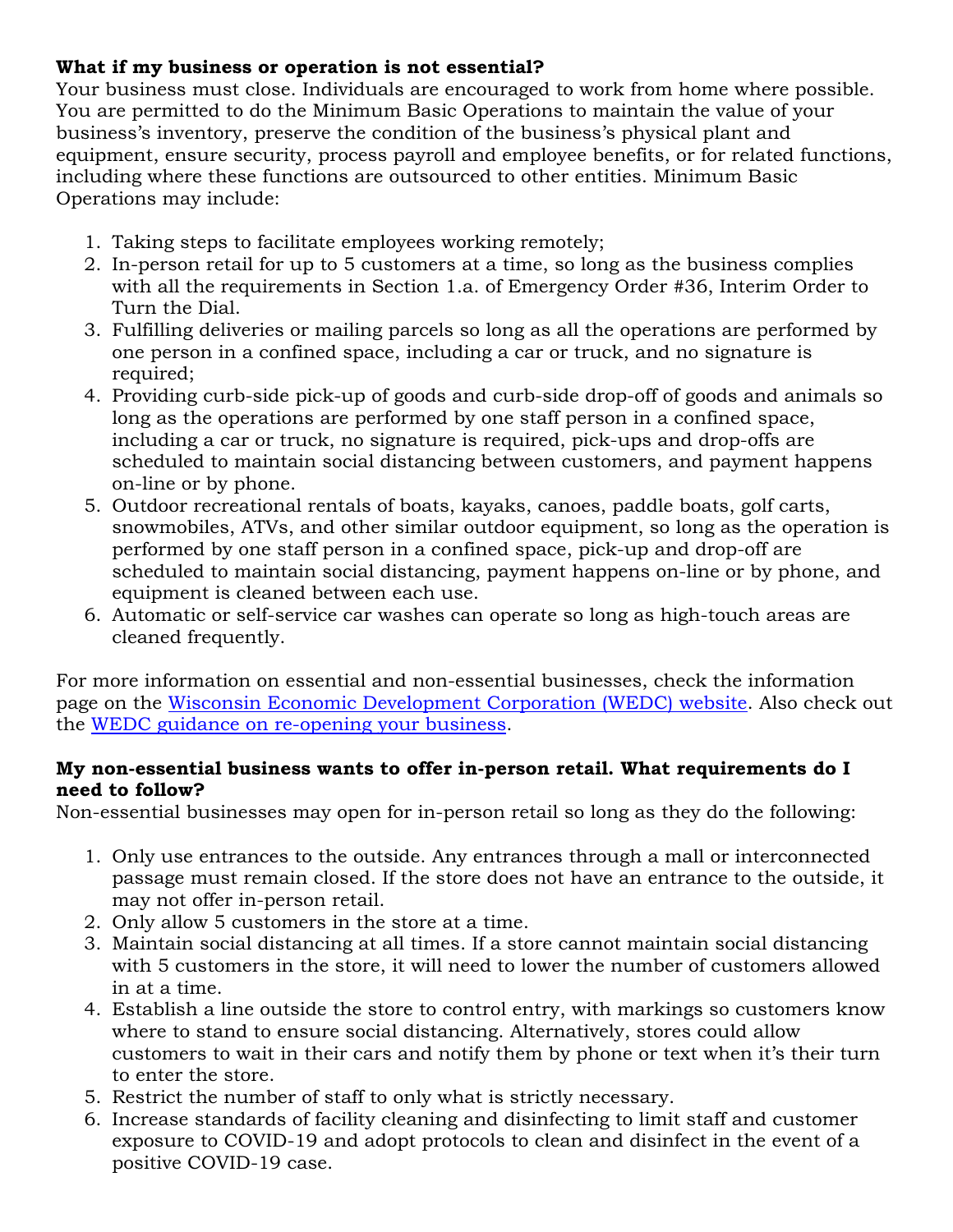- 7. Adopt policies to prevent staff from entering the store if they display respiratory symptoms or have had contact with a person with a confirmed diagnosis of COVID-19.
- 8. Face coverings are recommended for staff and customers.

# **What is considered an essential business?**

Please read the Stay at Home order carefully to determine what is considered an essential business or operation. Even if a business or operation is essential, there are still important restrictions on how the business can operate. For example, all entities that remain open as essential businesses or operations must implement social distancing as much as possible and use technology to avoid meeting in person, including virtual meetings, teleconference, and remote work (i.e., work from home). The order contains specific restrictions on each kind of essential business and operation.

Essential businesses and operations include the following, which are clarified in detail in the Order:

- 1. Any business or worker identified in the U.S. Department of Homeland Security, Cybersecurity & Infrastructure Security Agency (CISA) [memo,](https://www.cisa.gov/publication/guidance-essential-critical-infrastructure-workforce) and any subsequent version of this memo;
- 2. Stores that sell groceries and medicine, including bakeries, provided they: (i) close all seating intended for consuming food; (ii) cease any self-service operations of salad bars, beverage stations, and buffets; (iii) except for grocery stores, prohibit customers from self-dispensing all unpackaged food; and (iv) abide by social distancing requirements;
- 3. Food and beverage production, transport, and agriculture;
- 4. Restaurants and bars, for take-out and delivery service of food;
- 5. Organizations that provide charitable and social services, including food banks and shelters;
- 6. Religious entities as long as any gathering includes fewer than 10 people in a room or confined space at a time and individuals adhere to social distancing requirements as much as possible;
- 7. Weddings and funerals as long as any gathering includes fewer than 10 people in a room or confined space at a time and individuals adhere to social distancing requirements as much as possible;
- 8. News media;
- 9. Gas stations and businesses needed for transportation;
- 10. Financial institutions and services;
- 11. Hardware and supplies stores;
- 12. Critical trades;
- 13. Mail, post, shipping, logistics, delivery, and pick-up services;
- 14. Laundry services;
- 15. Supplies to work from home;
- 16. Supplies for essential businesses and operations and essential governmental functions;
- 17. Transportation to and from activities permitted in the order;
- 18. Home-based care;
- 19. Professional services;
- 20. Manufacture, distribution, and supply chain for critical products and industries;
- 21. Critical labor union functions;
- 22. Hotels and motels;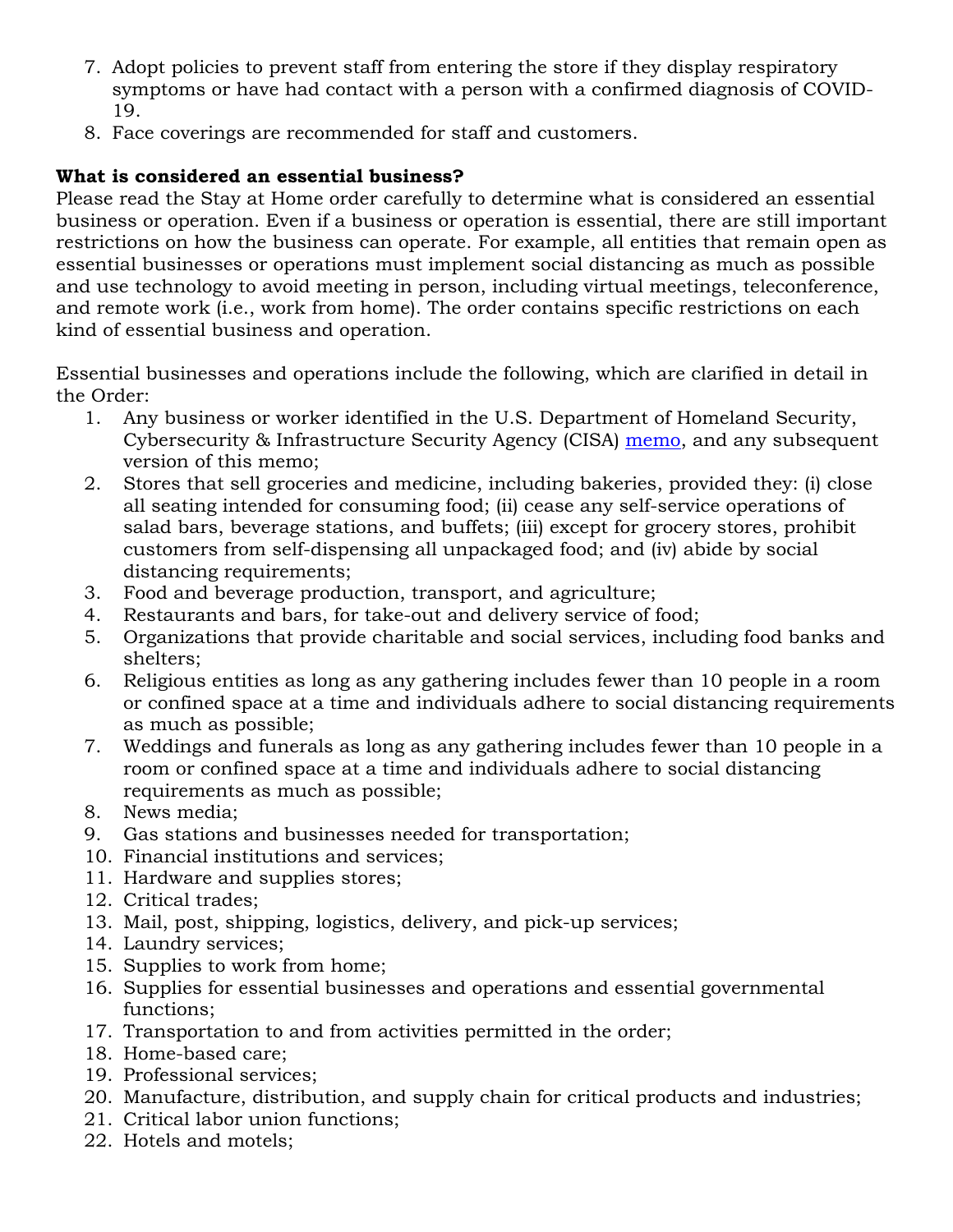23. Higher educational institutions for purposes of facilitating distance learning, performing critical research, or other essential functions.

In addition to essential businesses and operations, healthcare and public health operations, human services operations, essential infrastructure, essential governmental functions will continue to operate.

## **My retail store is essential under the order. What restrictions apply to my store?**

All retail stores that remain open as essential businesses and operations must install markings for where customers line up to enable the customers to stay six feet apart and use alternatives to lines, such as drive-up loading and scheduled curb-side pick-ups.

Stores with less than 50,000 square feet of customer floor space must limit the number of people in the store, including employees, to 25% of their total occupancy limits.

Stores with more than 50,000 square feet of customer floor space must limit the number of customers (excluding employees) to 4 people per 1,000 square feet. These stores must also offer at least two hours per week of shopping time for vulnerable populations.

#### **My business supplies an essential business. Can I stay open?**

Yes, but only for the operations that are necessary for the essential business you are supplying or supporting. You may not continue other parts of your business that are not necessary to service essential businesses or operations, other than as permitted as a minimum basic operation.

## **Can I continue my landscaping, lawncare, or exterior construction business?**

Construction is an essential business or operation. Landscapers are also considered essential businesses or operations, so long as the service is necessary to maintaining the safety, sanitation, and essential operation of residences, businesses, or buildings.

Optional or aesthetic lawncare services and optional or aesthetic exterior residential construction can continue as a Minimum Basic Operation so long as the operation is performed by one person in a room or confined space, including a car or truck, and only one person is on site at a time. No signature may be required for the service.

## **Are greenhouses and retail landscaping businesses allowed to operate?**

Greenhouses, retail landscaping businesses and their suppliers are considered essential businesses or operations, so long as the service is necessary to maintaining the safety, sanitation, and essential operation of residences, businesses, and buildings.

If a greenhouse, retail landscaping business, or supplier is not necessary to maintaining the safety, sanitation, and essential operation of residences, businesses, and buildings, they may still continue Minimum Basic Operations, including fulfilling nonessential curbside pick-up, deliveries, mailing parcels, and receiving parcels if it can be done by one person in a room or confined space, including a car or truck. Services cannot require a signature by the customer.

#### **Will restaurants and bars remain open?**

Restaurants may remain open for food take-out or delivery only and no seating may be provided. Carryout sales of alcohol beverages and food are allowed if permitted by state law and municipal ordinance. Customers may enter these establishments only for the purpose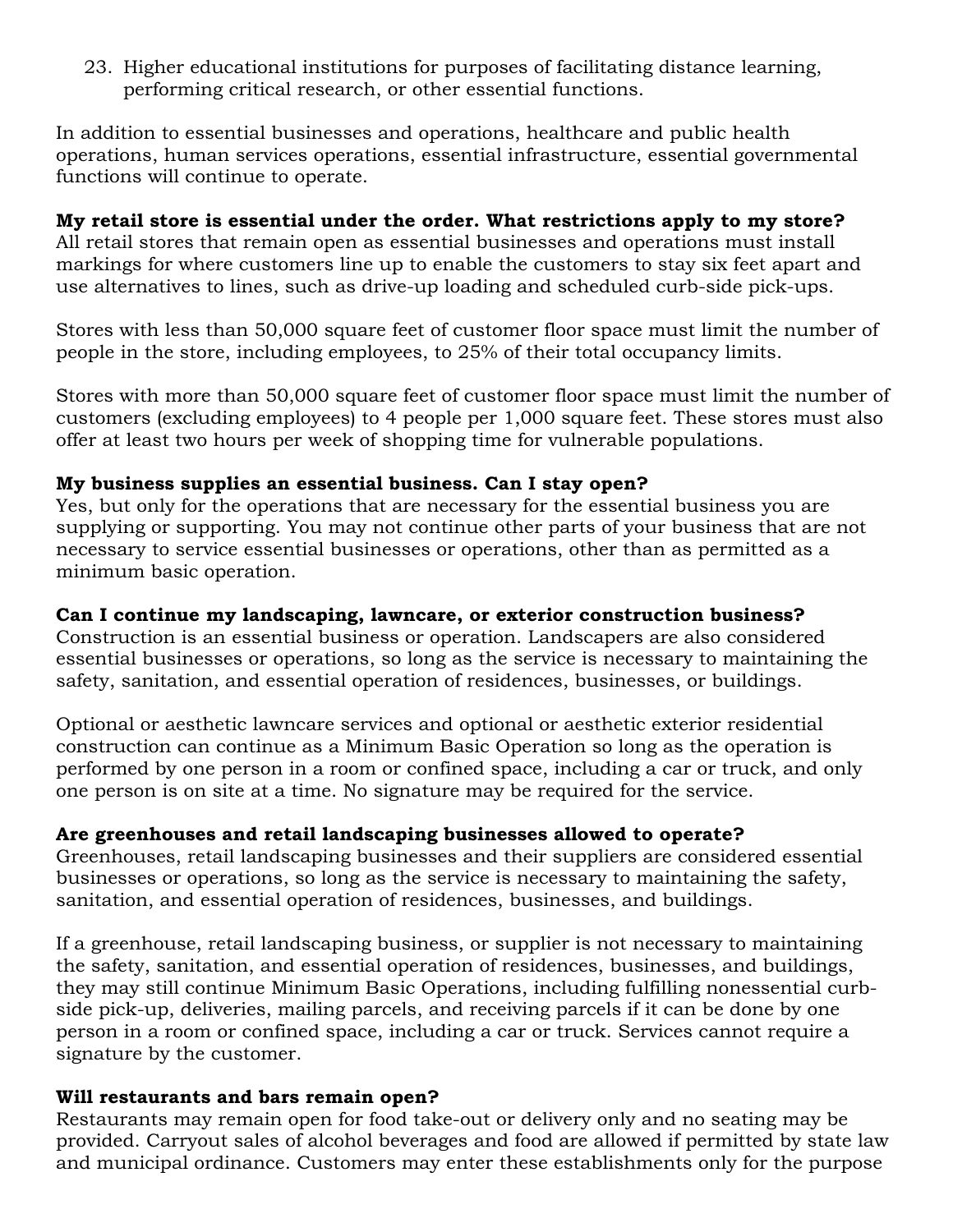of ordering, picking up, and paying for food or beverage. Food and drink may not be consumed on the premises, neither indoors nor outdoors. Delivery of alcohol to retail customers is prohibited.

Any self-service operations of salad bars, beverage stations, and buffets must cease. Customers are prohibited from self-dispensing any unpackaged food or beverage.

Social distancing requirements must be implemented as much as possible.

## **Will hotels and motels remain open?**

Hotels and motels are essential businesses and operations and can remain open if they follow the guidelines imposed on stores that sell groceries and medicine, restaurants, and bars. Guests are prohibited from congregating in lobbies or other common areas and social distancing requirements must be implemented. Hotel and motel swimming pools, hot tubs, and exercise facilities must close.

However, everyone is strongly encouraged to stay close to home and not to travel.

The order does not prohibit individuals from residing at a hotel, motel, short term rental, or campground as their primary home or residence.

## **Does this order apply to child care settings?**

Child care settings are essential businesses and operations. Secretary-designee Andrea Palm's [Emergency Order #6](https://content.govdelivery.com/attachments/WIGOV/2020/03/18/file_attachments/1404852/DHS%20Order_3.18.2020.pdf) remains in effect, with the following amendments:

Child care settings must prioritize care for families as follows:

Tier 1: Employees, contractors, and other support staff working in health care Tier 2: Employees, contractors, and staff in vital areas outlined in the order

Child care settings include all licensed and certified child care providers who may provide care for any age or ages of children up to 13 years of age, unless specially licensed for children with disabilities up to 19 years of age.

Please see the Department of Children and Families [FAQ on this topic](https://dcf.wisconsin.gov/files/press/2020/dcf-order-16-covid-19.pdf) for additional information.

## **Are personal care businesses allowed to remain open?**

No. All hair salons, barber shops, nail salons, day spas, electrolysis providers, waxing salons, eyebrow-care establishments, tattoo parlors, body art establishments and tanning facilities must close. These businesses may sell products (*not services*) with delivery, curbside pick-up, or in-person retail.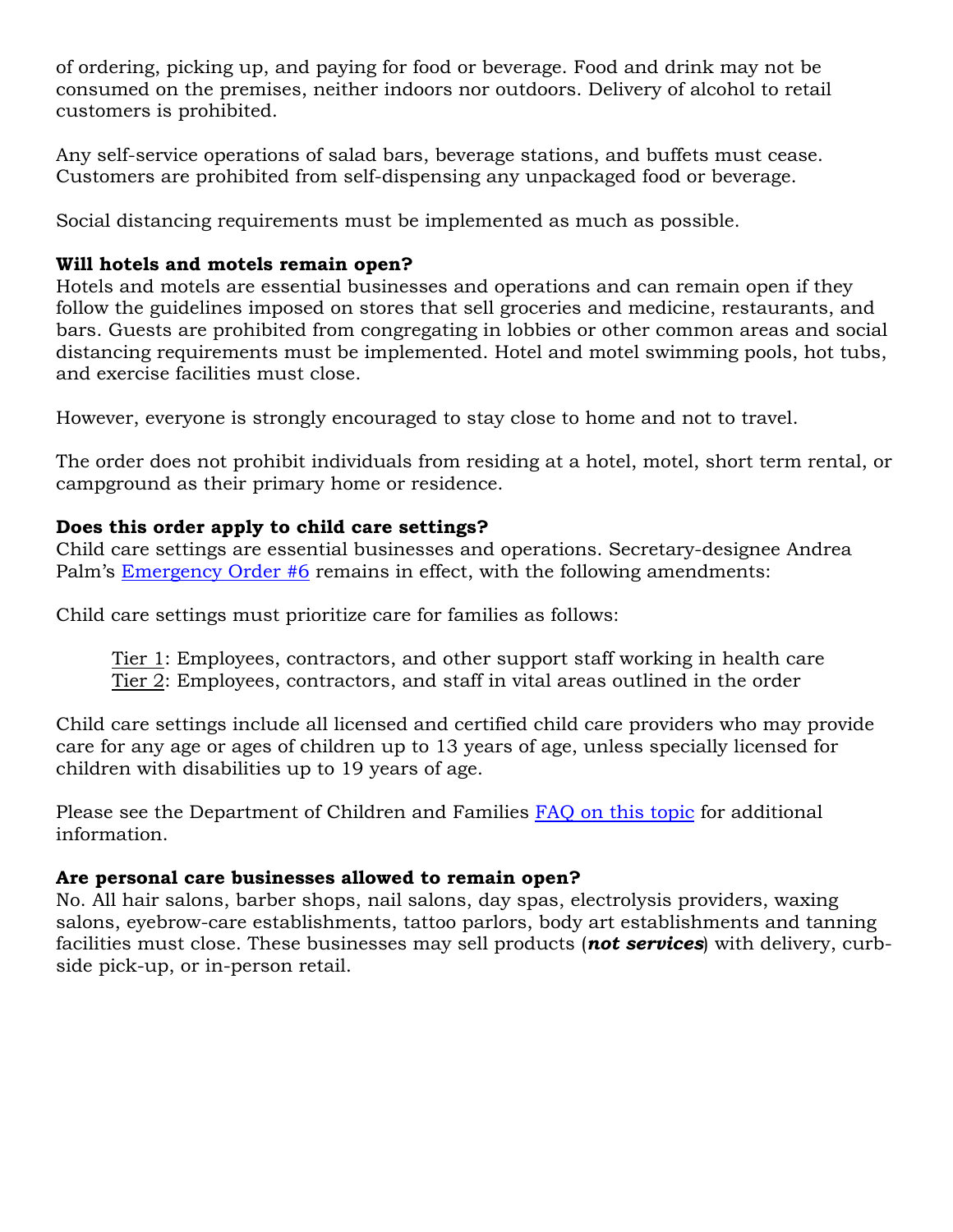| <b>Business Requirements Summary</b>                                                                                                            |                                                                                                                                                                                                                                                                                                                                                                                                                                                                                                                                                                                                                                                                                  |  |
|-------------------------------------------------------------------------------------------------------------------------------------------------|----------------------------------------------------------------------------------------------------------------------------------------------------------------------------------------------------------------------------------------------------------------------------------------------------------------------------------------------------------------------------------------------------------------------------------------------------------------------------------------------------------------------------------------------------------------------------------------------------------------------------------------------------------------------------------|--|
| *This is intended as an overview. Please review the Safer at Home Order for details and<br>restrictions for specific industries and businesses. |                                                                                                                                                                                                                                                                                                                                                                                                                                                                                                                                                                                                                                                                                  |  |
|                                                                                                                                                 |                                                                                                                                                                                                                                                                                                                                                                                                                                                                                                                                                                                                                                                                                  |  |
| All businesses must:                                                                                                                            | 1. Avoid meeting in person whenever possible, and switch<br>to virtual meetings, teleconference, and remote work (i.e.<br>work from home);<br>2. Comply with all Department of Health Services guidelines<br>for businesses;<br>3. Follow Social Distancing Requirements between all<br>individuals on the premise to the maximum extent<br>possible.<br>(All businesses should review WEDC guidelines on safely<br>reopening.)                                                                                                                                                                                                                                                  |  |
| <b>Essential businesses and</b><br>operations must also:                                                                                        | Restrict the number of workers present on premises to<br>1.<br>no more than is strictly necessary to perform the<br>essential operation.<br>Increase standards of facility cleaning and disinfection<br>2.<br>and adopt protocols to clean and disinfect in the event of<br>a positive COVID-19 case in the workplace.<br>Adopt policies to prevent workers from entering the<br>3.<br>premises if they display respiratory symptoms (e.g., a<br>cough) or have had contact with a person with a<br>confirmed diagnosis of COVID-19.                                                                                                                                             |  |
| <b>Essential retail stores</b><br>must also:                                                                                                    | Consider establishing scheduled curb-side pick-up.<br>1.<br>Stores with less than 50,000 square feet: limit number of<br>2.<br>people in the store to 25% of the total occupancy limit.<br>3.<br>Stores with more than 50,00 square feet: limit customers<br>to 4 people per 1,000 square feet and offer at least 2<br>hours per week of shopping time for vulnerable<br>populations.<br>Establish lines to regulate entry into the store, including<br>4.<br>markings to keep customers six feet apart while waiting.                                                                                                                                                           |  |
| Non-essential retail<br>stores must also:                                                                                                       | Only use entrances to the outside. Any entrances<br>1.<br>through a mall or interconnected passage must remain<br>closed. If the store does not have an entrance to the<br>outside, it may not offer in-person retail.<br>Only allow 5 customers in the store at a time.<br>2.<br>3.<br>Maintain social distancing at all times. If a store cannot<br>maintain social distancing with 5 customers in the store,<br>it will need to lower the number of customers allowed in<br>at a time.<br>Establish a line outside the store to control entry, with<br>4.<br>markings so customers know where to stand to ensure<br>social distancing. Alternatively, allow customers to wait |  |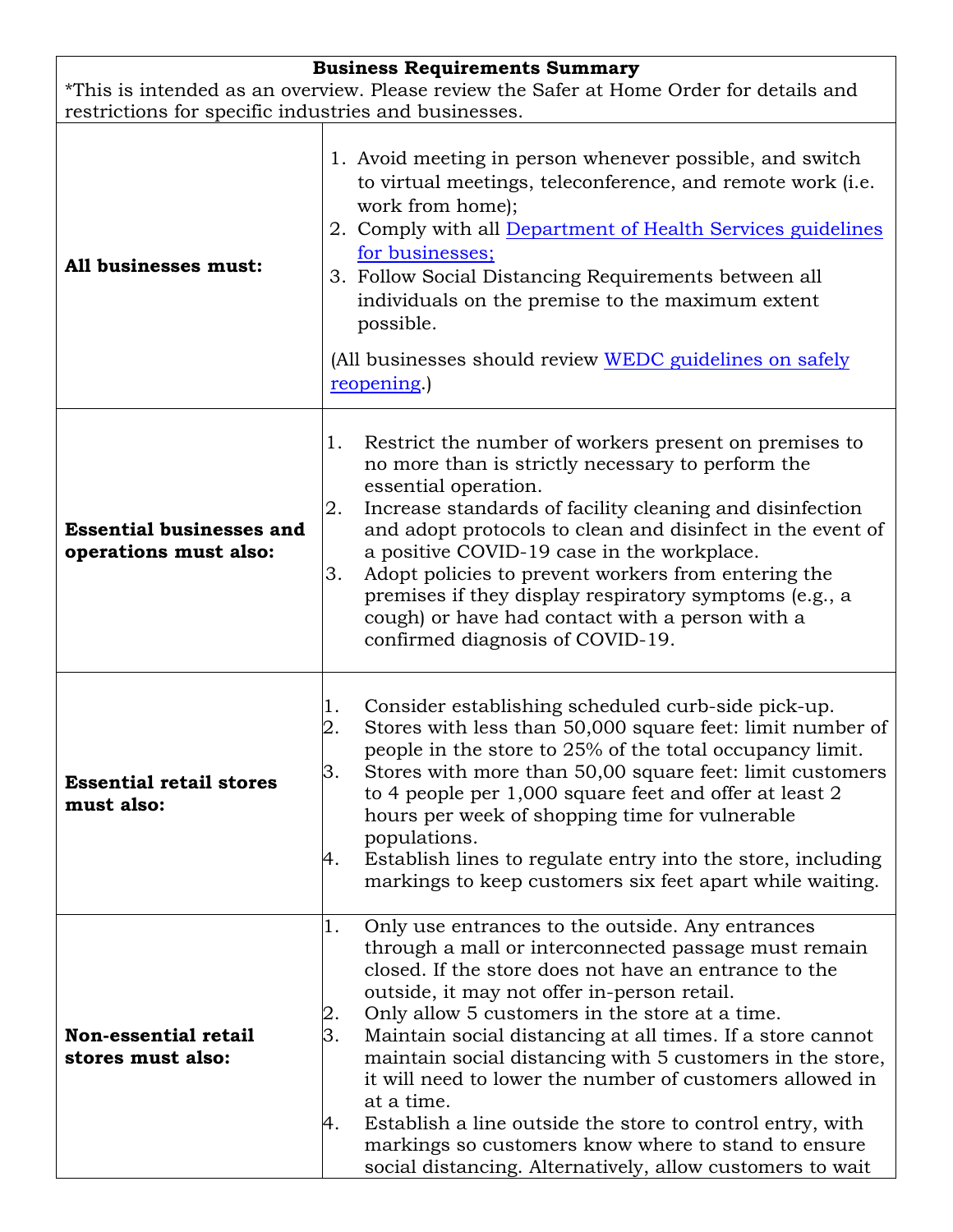|     | in their cars and notify them by phone or text when it's<br>their turn to enter the store.                                                                                                                                   |
|-----|------------------------------------------------------------------------------------------------------------------------------------------------------------------------------------------------------------------------------|
| ۱5. | Restrict the number of staff to only what is strictly<br>necessary.                                                                                                                                                          |
|     | Increase standards of facility cleaning and disinfecting to<br>limit staff and customer exposure to COVID-19 and<br>adopt protocols to clean and disinfect in the event of a<br>positive COVID-19 case.                      |
| 8.  | Adopt policies to prevent staff from entering the store if<br>they display respiratory symptoms or have had contact<br>with a person with a confirmed diagnosis of COVID-19.<br>Face coverings are recommended for staff and |
|     | customers.                                                                                                                                                                                                                   |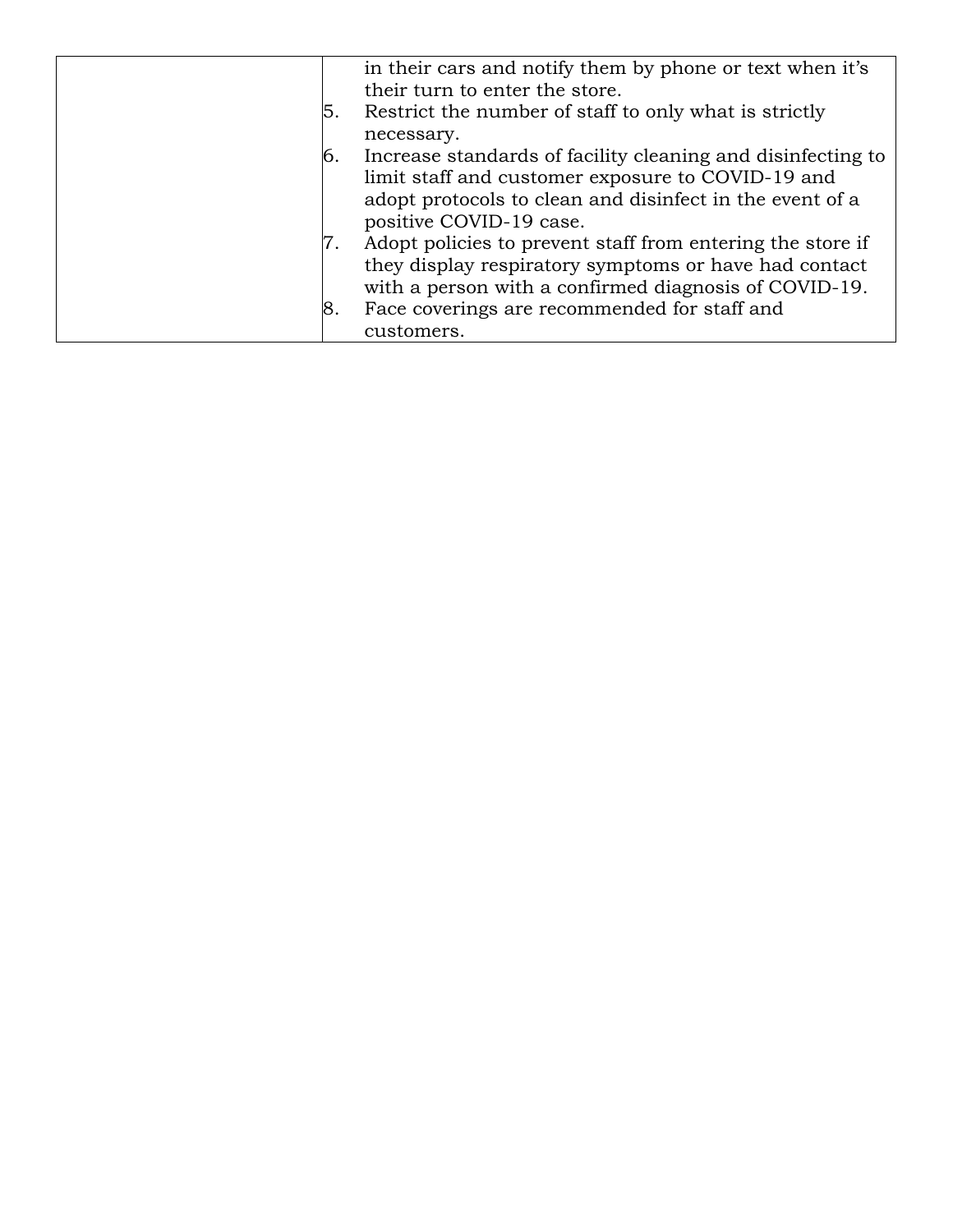|                                                                                                                                                                                                                                                  | <b>Specific Businesses</b>                                                                                                                                                                                                                                                                                                                                                                                                                                                                                   |                                                                                                                                                                                        |
|--------------------------------------------------------------------------------------------------------------------------------------------------------------------------------------------------------------------------------------------------|--------------------------------------------------------------------------------------------------------------------------------------------------------------------------------------------------------------------------------------------------------------------------------------------------------------------------------------------------------------------------------------------------------------------------------------------------------------------------------------------------------------|----------------------------------------------------------------------------------------------------------------------------------------------------------------------------------------|
| <b>Business</b>                                                                                                                                                                                                                                  | <b>Essential Business</b>                                                                                                                                                                                                                                                                                                                                                                                                                                                                                    | <b>Non-Essential Business</b>                                                                                                                                                          |
| Airbnb and VRBO                                                                                                                                                                                                                                  | X<br>Industry-specific<br><b>Requirements:</b><br>1. Comply with<br>requirements of<br>Sections 13.b (selling)<br>groceries and medicine),<br>13.d (restaurant<br>operations), and 13.e (bar<br>operation);<br>2. Close swimming pools,<br>hot tubs, and exercise<br>facilities; and<br>3. Prohibit guests from<br>congregating in lobbies or<br>other common areas,<br>including providing<br>adequate space to adhere<br>to Social Distancing<br>Requirements<br>while queuing for front<br>desk services. |                                                                                                                                                                                        |
| Architecture                                                                                                                                                                                                                                     | X                                                                                                                                                                                                                                                                                                                                                                                                                                                                                                            |                                                                                                                                                                                        |
| Auctions:<br>Livestock market barns<br>(Equity Co-op livestock)<br>Herd dispersal<br>Estate auctions of farms<br>with livestock<br>Estate auctions, but only<br>if an auction is necessary<br>to preserve the value of<br>property or inventory. | X<br>Industry-specific<br><b>Requirements:</b><br><b>1.</b> Must occur virtually or<br>online to the greatest<br>extent possible<br>2. In-person auctions must<br>be limited to bidders<br>only;<br><b>3.</b> Pick-up of goods after the<br>auction must be<br>staggered;                                                                                                                                                                                                                                    |                                                                                                                                                                                        |
| Auctions:<br>Agricultural equipment<br>Animal auctions for<br>competition (e.g. show<br>pigs)<br>Consignment sales<br>Antiques & collectibles<br>Art<br>Autos & motorcycles<br>Boats & personal<br>watercraft                                    |                                                                                                                                                                                                                                                                                                                                                                                                                                                                                                              | X<br>1. May continue as virtual<br>auctions or online<br>auctions.<br>2. All preparations,<br>meetings, inventory<br>review, and consumer<br>preview of goods must<br>occur virtually. |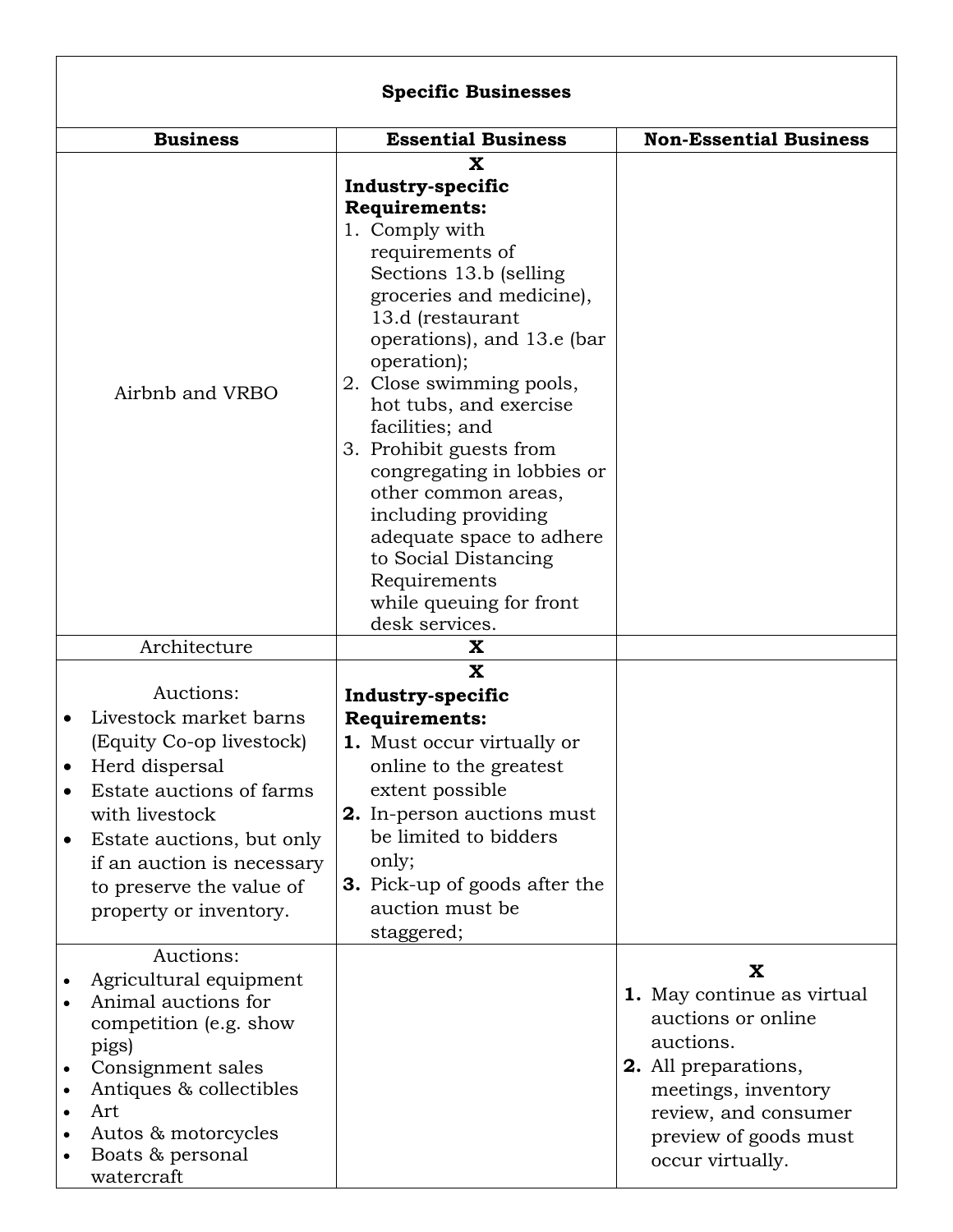| Coins & currency<br>Collector cars & vintage<br>equipment<br>Government surplus<br>$\bullet$<br>property & seizures<br>Heavy equipment &<br>construction machinery<br>Household goods<br>Industrial &<br>manufacturing<br>equipment<br>Intellectual property<br>$\bullet$<br>Jewelry<br>$\bullet$<br>Off-road & recreational<br>vehicles<br>Restaurant equipment<br>Tools<br>Trucks, trailers, and |                                                                                                                                                                                                                                                                                                                                                                                                                                                                                                                                                                                                                                                                                                                                                                                                 | 3. After a virtual or online<br>auction, the auctioneer or<br>auction company may<br>deliver, mail, or provide<br>curb-side pick-up of<br>goods if it can be done by<br>one person in a room or<br>confined space, including<br>a car or truck.<br>4. Delivery, curb-side pick-<br>up, or parcel services<br>cannot require a<br>signature by the<br>recipient. |
|----------------------------------------------------------------------------------------------------------------------------------------------------------------------------------------------------------------------------------------------------------------------------------------------------------------------------------------------------------------------------------------------------|-------------------------------------------------------------------------------------------------------------------------------------------------------------------------------------------------------------------------------------------------------------------------------------------------------------------------------------------------------------------------------------------------------------------------------------------------------------------------------------------------------------------------------------------------------------------------------------------------------------------------------------------------------------------------------------------------------------------------------------------------------------------------------------------------|-----------------------------------------------------------------------------------------------------------------------------------------------------------------------------------------------------------------------------------------------------------------------------------------------------------------------------------------------------------------|
| transportation related<br>equipment                                                                                                                                                                                                                                                                                                                                                                |                                                                                                                                                                                                                                                                                                                                                                                                                                                                                                                                                                                                                                                                                                                                                                                                 |                                                                                                                                                                                                                                                                                                                                                                 |
| Bars                                                                                                                                                                                                                                                                                                                                                                                               | X<br>Industry-specific<br><b>Requirements:</b><br>1. Carryout sales of alcohol<br>beverages are allowed if<br>permitted by state law<br>and municipal ordinance;<br>2. Delivery of alcoholic<br>beverages to retail<br>customers is prohibited;<br>3. Wineries holding direct<br>wine shippers' permits<br>may make deliveries of<br>wine in accordance with<br>their permit;<br>4. Customers may enter<br>only to order, pick up, or<br>pay for food or beverage;<br>5. No seating provided;<br>6. Food and drink may not<br>be consumed on<br>premises, either indoors<br>or outdoors;<br>7. Self-service operations of<br>salad bars, beverage<br>stations, and buffets are<br>prohibited; and<br>8. Customers are prohibited<br>from self-dispensing<br>any unpackaged food or<br>beverage. |                                                                                                                                                                                                                                                                                                                                                                 |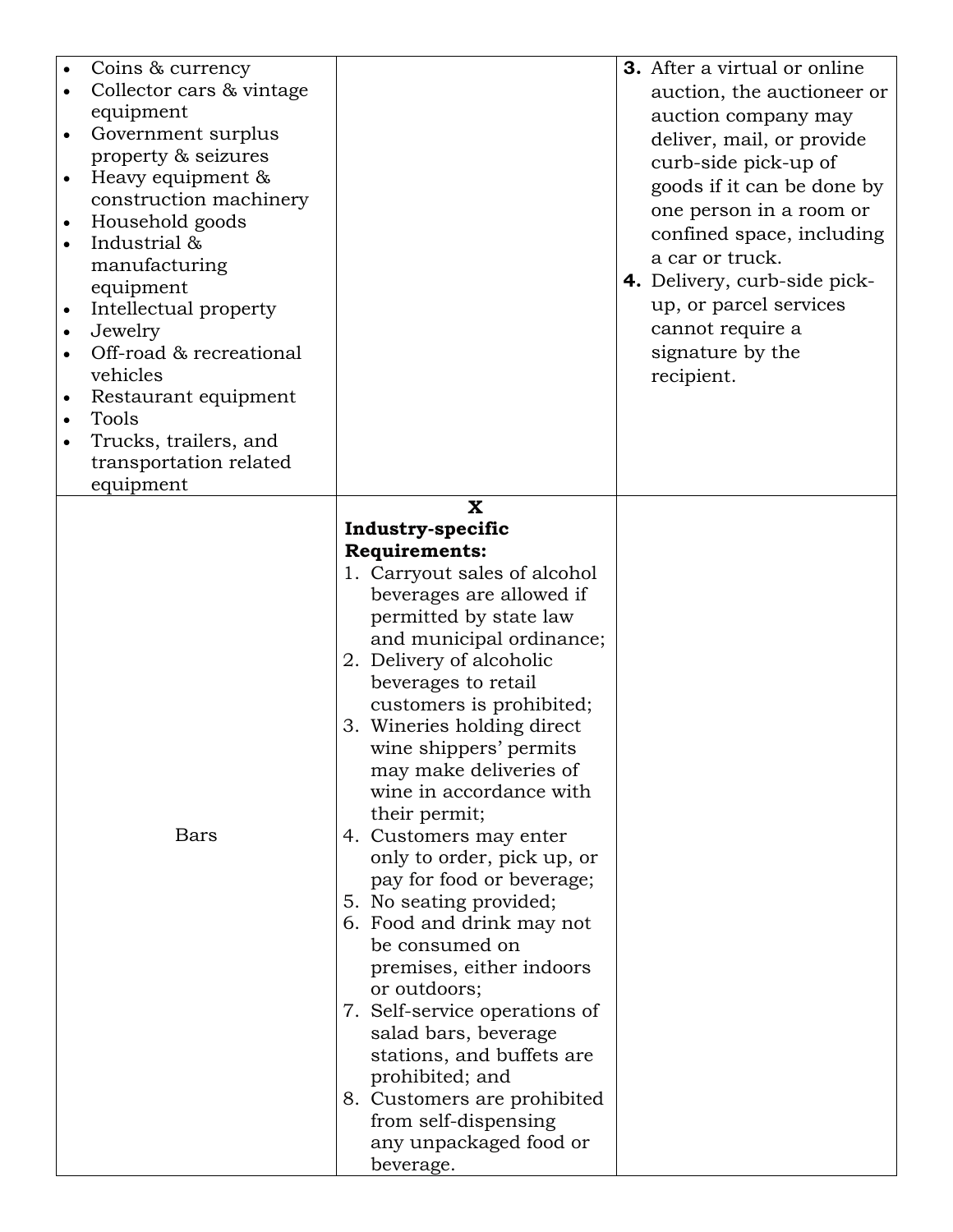| Bicycle stores and repair          | X                                                                                                                                                                                                                                                                                                                                                                                                                                                                                                                     |                                                                                                                 |
|------------------------------------|-----------------------------------------------------------------------------------------------------------------------------------------------------------------------------------------------------------------------------------------------------------------------------------------------------------------------------------------------------------------------------------------------------------------------------------------------------------------------------------------------------------------------|-----------------------------------------------------------------------------------------------------------------|
| shops                              |                                                                                                                                                                                                                                                                                                                                                                                                                                                                                                                       |                                                                                                                 |
| Campgrounds                        | $\mathbf x$<br>Industry-specific<br><b>Requirements:</b><br>1. Comply<br>with requirements of<br>Sections 13.b (selling<br>groceries and medicine),<br>13.d (restaurant<br>operations), and 13.e (bar<br>operation);<br>2. Close swimming pools,<br>hot tubs, and exercise<br>facilities; and<br>3. Prohibit guests from<br>congregating in lobbies or<br>other common areas,<br>including providing<br>adequate space to adhere<br>to Social Distancing<br>Requirements<br>while queuing for front<br>desk services. |                                                                                                                 |
| Cannabidiol (CBD) shops            |                                                                                                                                                                                                                                                                                                                                                                                                                                                                                                                       | $\mathbf x$                                                                                                     |
| Car auctions                       |                                                                                                                                                                                                                                                                                                                                                                                                                                                                                                                       | X<br>Auctions may be held<br>virtually.                                                                         |
| Car washes                         |                                                                                                                                                                                                                                                                                                                                                                                                                                                                                                                       | X<br>Automatic or self-service car<br>washes may remain open,<br>with frequent cleaning of<br>high-touch areas. |
| Churches and religious<br>entities | $\mathbf x$<br>Any gathering must include<br>fewer than 10 people in a<br>room or confined space at a<br>time.                                                                                                                                                                                                                                                                                                                                                                                                        |                                                                                                                 |
| Cleaning services -                |                                                                                                                                                                                                                                                                                                                                                                                                                                                                                                                       | X                                                                                                               |
| residential                        |                                                                                                                                                                                                                                                                                                                                                                                                                                                                                                                       |                                                                                                                 |
|                                    | $\mathbf x$<br>Permitted for essential<br>businesses if it is necessary                                                                                                                                                                                                                                                                                                                                                                                                                                               |                                                                                                                 |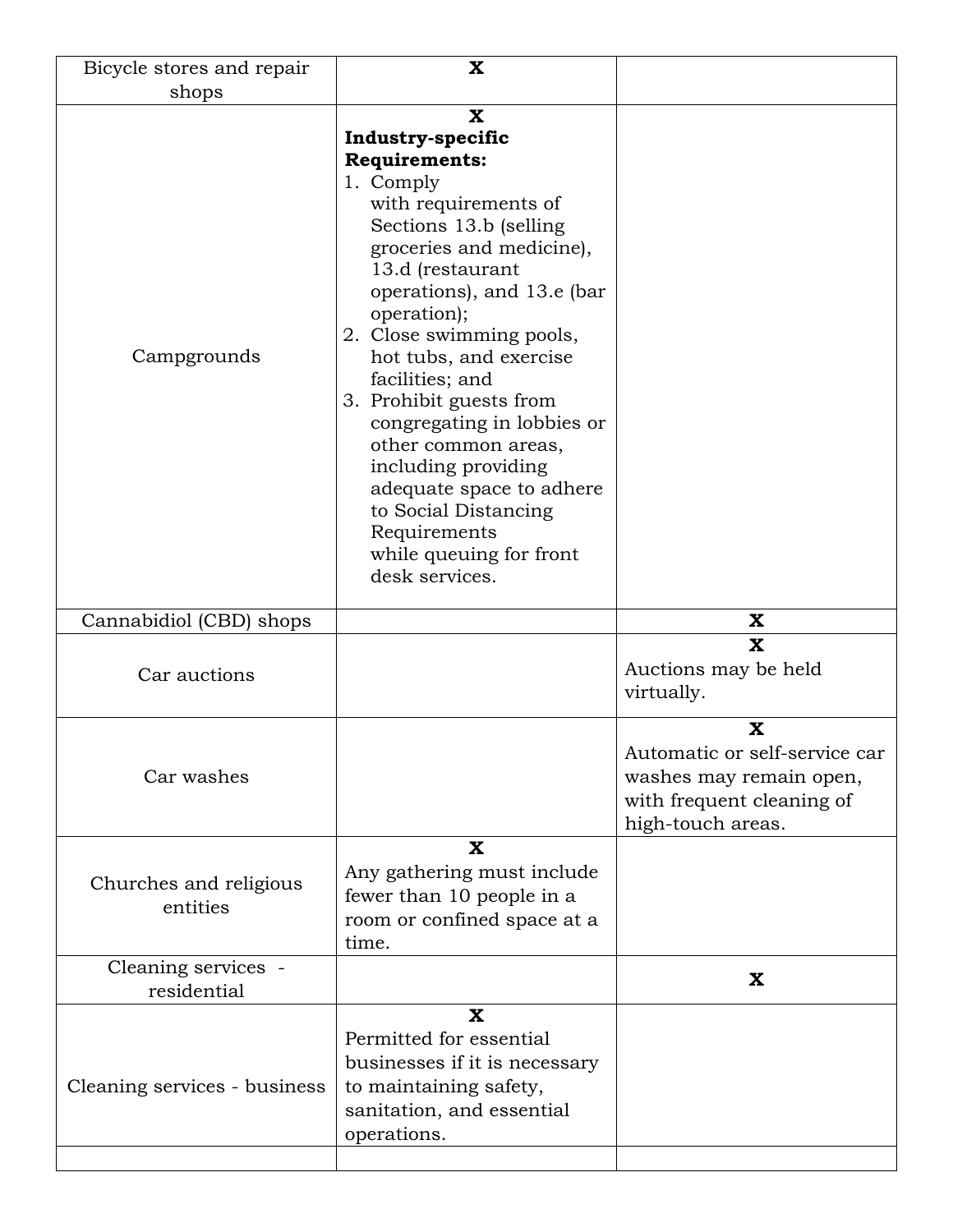|                           | X                              |                              |
|---------------------------|--------------------------------|------------------------------|
|                           |                                |                              |
|                           | Aesthetic or optional          |                              |
|                           | construction projects should   |                              |
|                           | be avoided.                    |                              |
| Construction supplies     |                                |                              |
|                           | Exterior aesthetic or          |                              |
|                           | optional construction with     |                              |
|                           | one worker on site.            |                              |
|                           |                                |                              |
|                           | $\overline{\mathbf{X}}$        |                              |
| Copier sales and          | Only if they are selling to or |                              |
| maintenance               | servicing an essential         |                              |
|                           | business or operation.         |                              |
|                           |                                | $\mathbf x$                  |
|                           |                                |                              |
|                           |                                | May use additional staff as  |
|                           |                                | necessary to provide curb-   |
| Craft stores              |                                | side pick-up for materials   |
|                           |                                | necessary for making         |
|                           |                                | personal protective          |
|                           |                                | equipment.                   |
|                           |                                | $\mathbf x$                  |
|                           |                                |                              |
|                           |                                | No outdoor seating. Patrons  |
|                           |                                | must remain in their         |
|                           |                                | vehicles except to pick-up   |
| Drive-in movie theaters   |                                | food or drink, or to use the |
|                           |                                | restroom. Reservations and   |
|                           |                                |                              |
|                           |                                |                              |
|                           |                                | payment should be made by    |
|                           |                                | phone or online.             |
| Drivers education classes | X                              |                              |
| Driving ranges            |                                | $\mathbf x$                  |
|                           | $\mathbf x$                    |                              |
|                           |                                |                              |
|                           | Industry-specific              |                              |
|                           | <b>Requirements:</b>           |                              |
|                           | 1. Close all seating intended  |                              |
|                           | for consuming food;            |                              |
|                           | 2. Food samples are            |                              |
|                           | prohibited;                    |                              |
|                           | 3. Self-dispensing             |                              |
|                           | unpackaged food areas          |                              |
| Farmers markets           | (including fresh produce)      |                              |
|                           | may stay open. Areas           |                              |
|                           |                                |                              |
|                           | that require customers         |                              |
|                           | use tongs or scoops are        |                              |
|                           | encouraged, but not            |                              |
|                           | required to close.             |                              |
|                           | Vendors must sanitize          |                              |
|                           | the tongs and scoops           |                              |
|                           | frequently.                    |                              |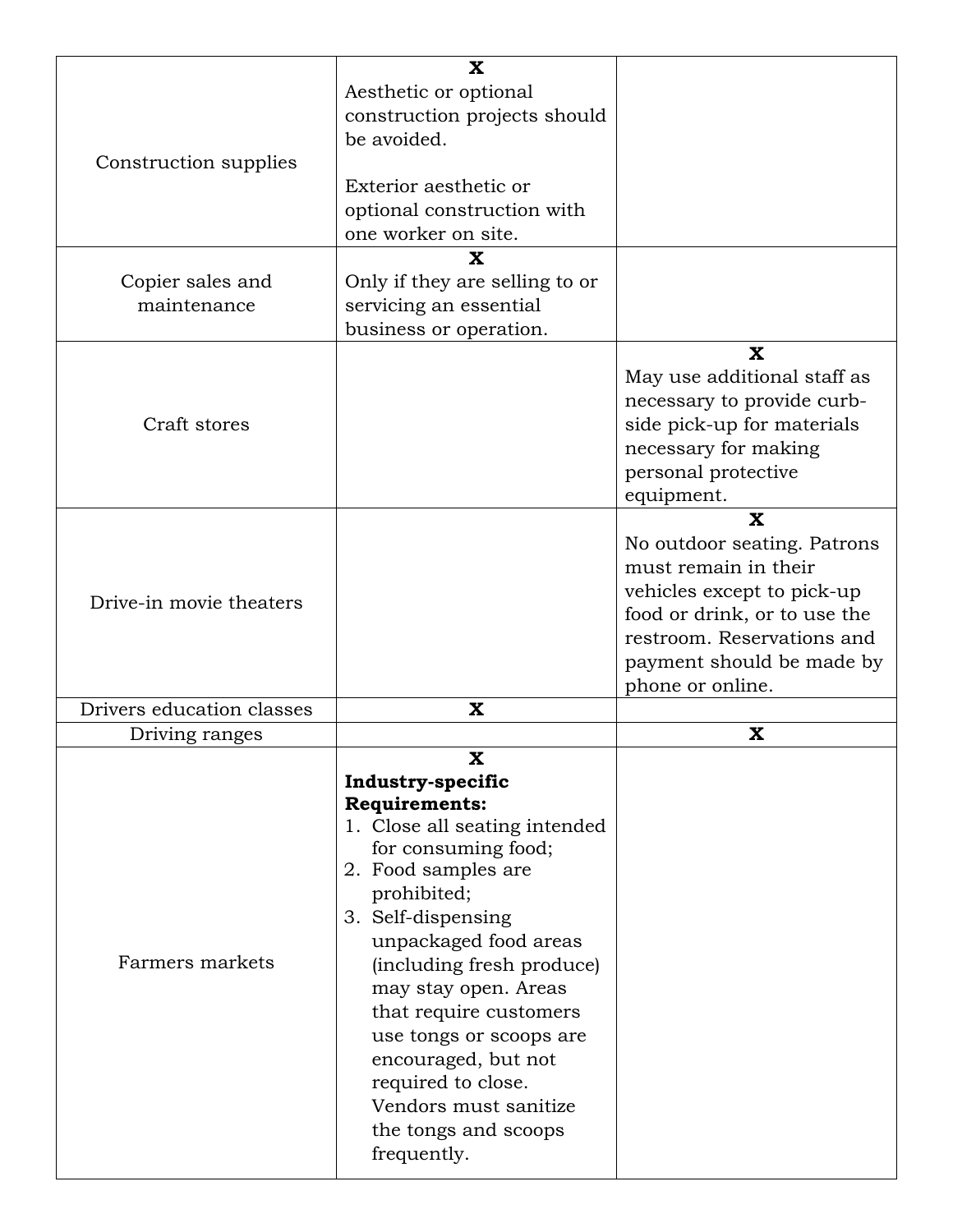| Fishing, chartered         |                                                                                                                                                                                                                                                                                                                                                                                                                                                                                                                                                                                                                                      | X           |
|----------------------------|--------------------------------------------------------------------------------------------------------------------------------------------------------------------------------------------------------------------------------------------------------------------------------------------------------------------------------------------------------------------------------------------------------------------------------------------------------------------------------------------------------------------------------------------------------------------------------------------------------------------------------------|-------------|
| excursions                 |                                                                                                                                                                                                                                                                                                                                                                                                                                                                                                                                                                                                                                      |             |
| Food banks                 | X<br>Industry-specific<br><b>Requirements:</b><br>1. Close all seating intended<br>for consuming food;<br>2. Close self-service<br>operations such as salad<br>bars, beverage stations<br>and buffets; and<br>3. Cease<br>any customers self-<br>dispensing unpackaged<br>food (except for grocery<br>stores).                                                                                                                                                                                                                                                                                                                       |             |
|                            | X                                                                                                                                                                                                                                                                                                                                                                                                                                                                                                                                                                                                                                    |             |
| Food trucks                | Industry-specific<br><b>Requirements:</b><br>1. Take-out or delivery<br>service only;<br>2. No seating may be<br>provided;<br>3. Food and drink may not<br>be consumed on the<br>premises, either indoors<br>or outdoors;<br>4. Self-service operations of<br>salad bars, beverage<br>stations, and buffets are<br>prohibited;<br>5. Customers are prohibited<br>from self-dispensing<br>any unpackaged food or<br>beverage.<br>6. Carryout sales of alcohol<br>beverages are allowed if<br>permitted by state law<br>and municipal ordinance;<br>and<br>7. Delivery of alcoholic<br>beverages to retail<br>customers is prohibited. |             |
| <b>Fulfillment centers</b> | $\mathbf x$                                                                                                                                                                                                                                                                                                                                                                                                                                                                                                                                                                                                                          |             |
|                            |                                                                                                                                                                                                                                                                                                                                                                                                                                                                                                                                                                                                                                      | $\mathbf X$ |
| Furniture stores           |                                                                                                                                                                                                                                                                                                                                                                                                                                                                                                                                                                                                                                      |             |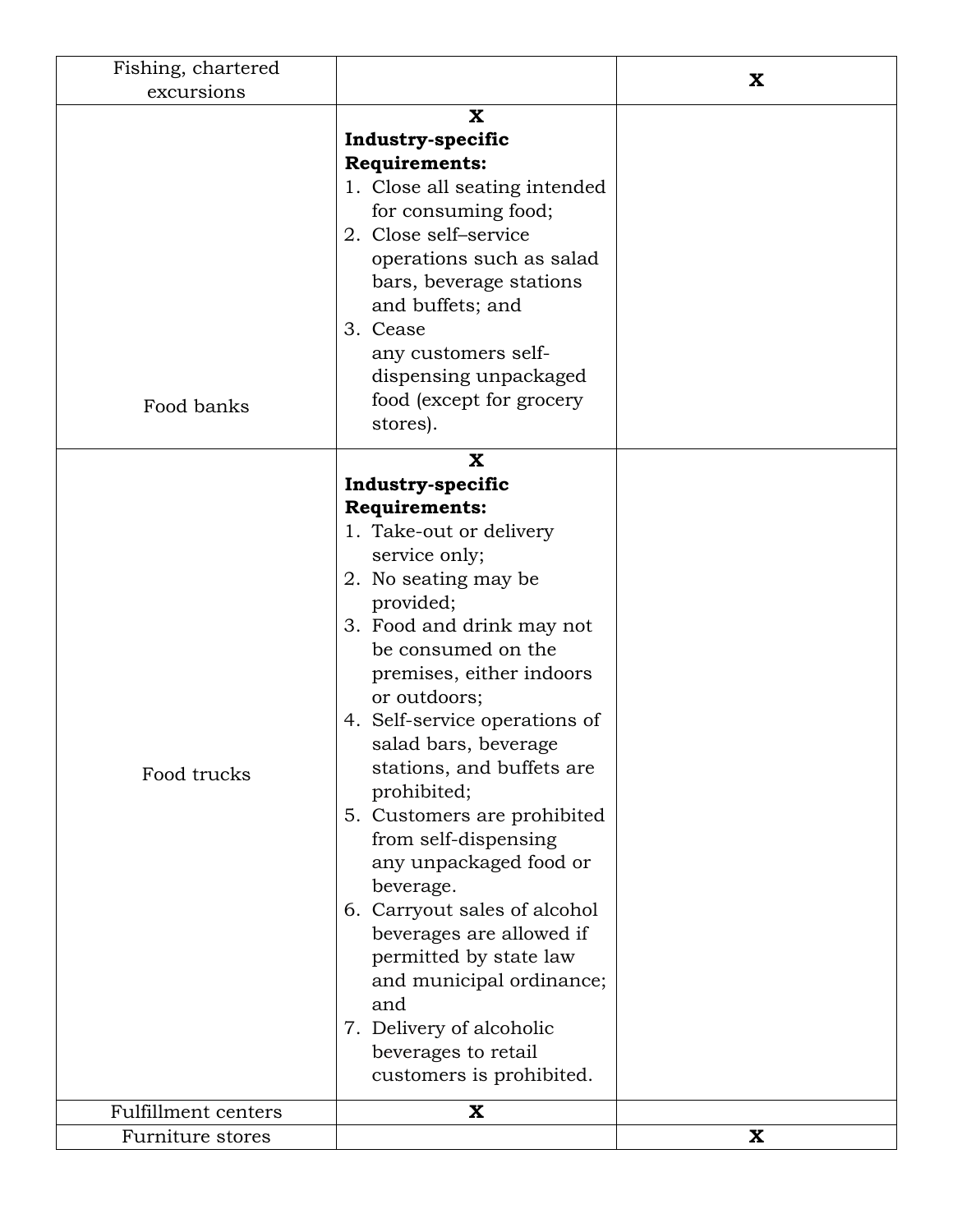| Garage sale, rummage sales, |                                                                                                                                                                                                                                                                                                                                                                         | X                                                                                                                                                                                                                                                                                                                                                                                                                                     |
|-----------------------------|-------------------------------------------------------------------------------------------------------------------------------------------------------------------------------------------------------------------------------------------------------------------------------------------------------------------------------------------------------------------------|---------------------------------------------------------------------------------------------------------------------------------------------------------------------------------------------------------------------------------------------------------------------------------------------------------------------------------------------------------------------------------------------------------------------------------------|
| yard sales                  |                                                                                                                                                                                                                                                                                                                                                                         |                                                                                                                                                                                                                                                                                                                                                                                                                                       |
| Gas stations                | X                                                                                                                                                                                                                                                                                                                                                                       |                                                                                                                                                                                                                                                                                                                                                                                                                                       |
| Golf courses                |                                                                                                                                                                                                                                                                                                                                                                         | $\mathbf{x}$<br>Industry-specific<br><b>Requirements:</b><br>1. Golf carts must be<br>cleaned after each use;<br>2. Social distancing is<br>required;<br>3. Only online or phone tee<br>time reservations and<br>payments;<br>4. Clubhouses and pro<br>shops are closed;<br>5. Tee times scheduled to<br>ensure social distancing<br>throughout the course;<br>6. Requirements for staff<br>and maintenance;<br>7. Driving ranges and |
| Greenhouses                 | $\mathbf{x}$<br>Essential if it is necessary to<br>maintaining the safety,<br>sanitation, and essential<br>operation of residences,<br>businesses, and buildings.<br>May offer curb-side pick-up,<br>delivery, and other<br>minimum basic operation<br>services.                                                                                                        | miniature golf are closed.                                                                                                                                                                                                                                                                                                                                                                                                            |
| Grocery stores              | $\mathbf x$<br>Industry-specific<br><b>Requirements:</b><br>1. Close all seating intended<br>for consuming food;<br>2. Close self-service<br>operations such as salad<br>bars, beverage stations<br>and buffets;<br>3. Self-dispensing<br>unpackaged food areas<br>(including fresh produce)<br>may stay open. High-<br>touch areas and areas<br>that require customers |                                                                                                                                                                                                                                                                                                                                                                                                                                       |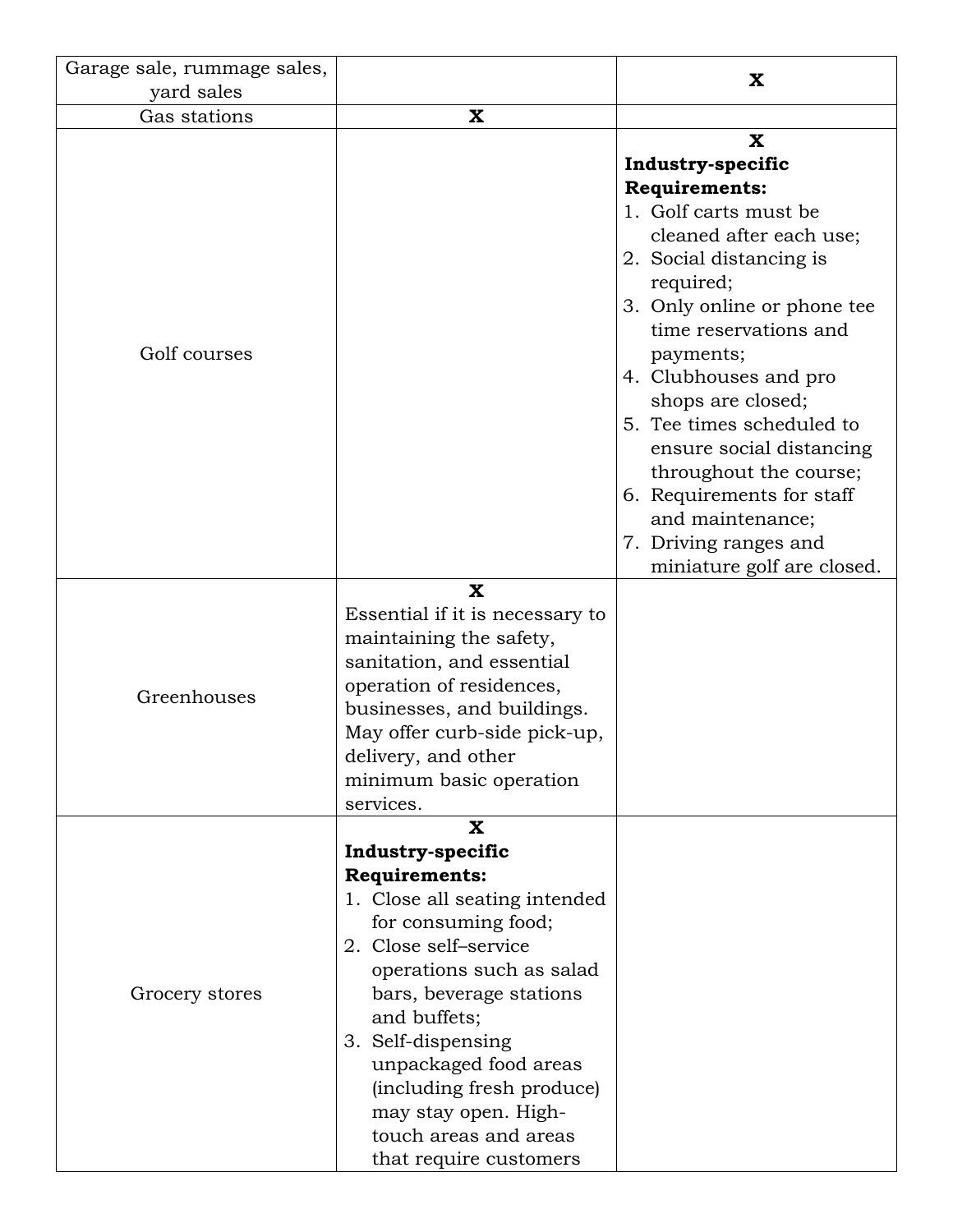|                              | use tongs or scoops             |                               |
|------------------------------|---------------------------------|-------------------------------|
|                              | (water dispensers, bulk         |                               |
|                              | bins, bakery displays) are      |                               |
|                              | encouraged, but not             |                               |
|                              | required to close. Stores       |                               |
|                              | must sanitize these areas       |                               |
|                              | frequently.                     |                               |
|                              |                                 |                               |
| Gun and ammunition           | X                               |                               |
| stores, shooting ranges      |                                 |                               |
| Gyms, fitness centers,       |                                 | X                             |
| personal trainers            |                                 |                               |
| Hemp agriculture             | $\mathbf x$                     |                               |
| Home improvement stores      | X                               |                               |
| Internet technology (IT) and | $\mathbf x$                     |                               |
| telecommunications services  |                                 |                               |
|                              | $\overline{\mathbf{X}}$         |                               |
|                              | Essential if it is necessary to |                               |
|                              | maintaining the safety,         |                               |
|                              | sanitation, and essential       |                               |
|                              | operation of residences,        |                               |
| Landscaping                  | businesses, and buildings.      |                               |
|                              | May offer curb-side pick-up,    |                               |
|                              | delivery, one-person exterior   |                               |
|                              | work, and other minimum         |                               |
|                              | basic operation services.       |                               |
| Liquor stores                | X                               |                               |
| Miniature golf               |                                 | $\mathbf x$                   |
| Office supply stores         | $\mathbf x$                     |                               |
| Pet boarding and doggy day   |                                 |                               |
| care                         | $\mathbf x$                     |                               |
| Pet grooming (including in-  |                                 |                               |
| home, mobile, and part of a  |                                 | X                             |
| larger store)                |                                 |                               |
|                              |                                 | $\mathbf x$                   |
|                              |                                 | May photograph outdoors       |
|                              |                                 | with social distancing.       |
|                              |                                 |                               |
|                              |                                 |                               |
| Photographers                |                                 | May photograph at             |
|                              |                                 | weddings, funerals, religious |
|                              |                                 | gatherings as part of the     |
|                              |                                 | person-count of fewer than    |
|                              | $\mathbf x$                     | 10 people.                    |
|                              |                                 |                               |
| Pool cleaning services       | Optional or aesthetic pool      |                               |
|                              | maintenance should be           |                               |
|                              | avoided.                        |                               |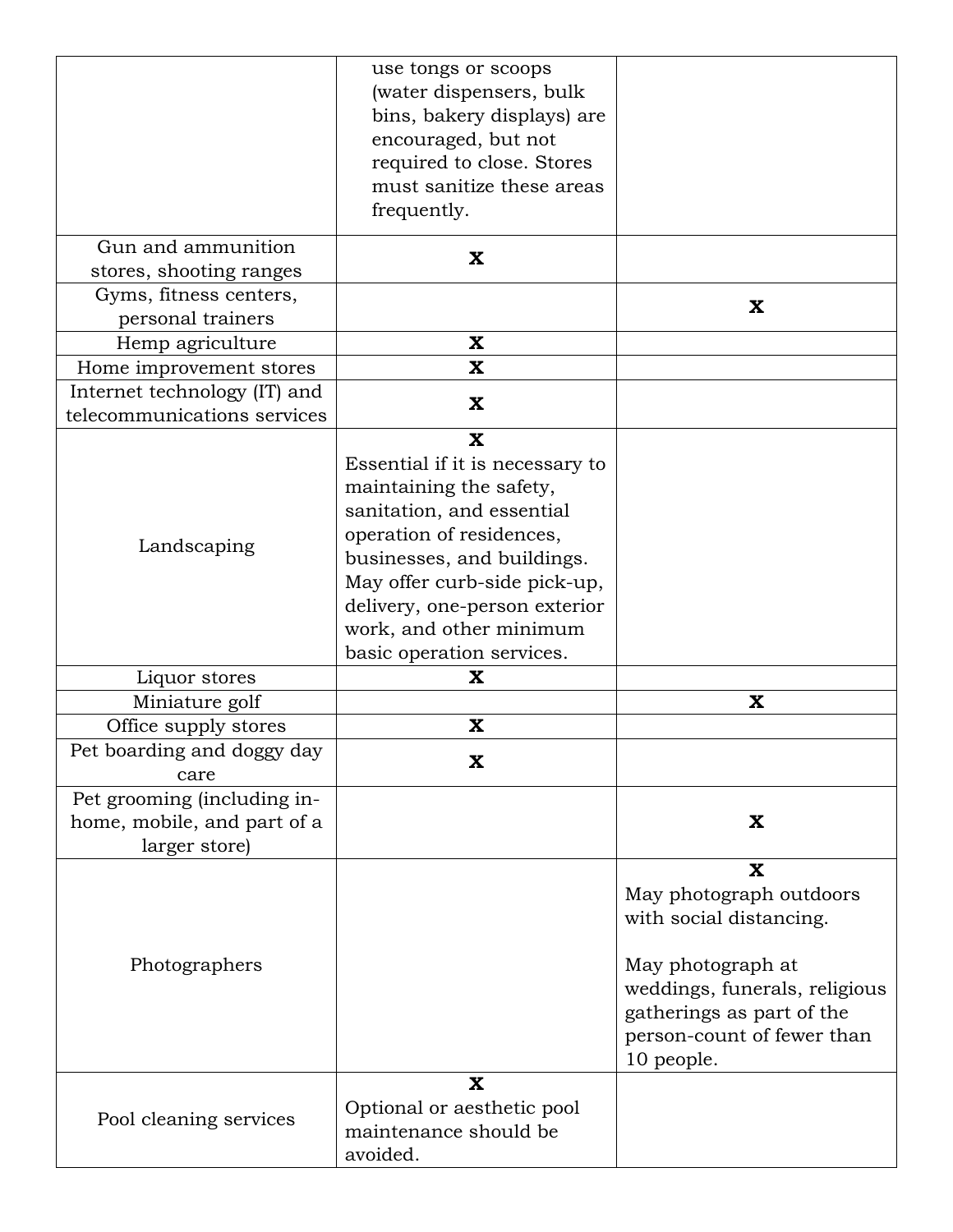|                     | $\mathbf{x}$                  |             |
|---------------------|-------------------------------|-------------|
| Printing            | Essential if the printer      |             |
|                     | service is necessary for an   |             |
|                     | essential business or         |             |
|                     | operation.                    |             |
| Real estate staging | X                             |             |
| Rest stops          | X                             |             |
|                     | $\mathbf{X}$                  |             |
|                     | Industry-specific             |             |
|                     | <b>Requirements:</b>          |             |
|                     | 1. Take-out or delivery       |             |
|                     | service only;                 |             |
|                     | 2. Customers may enter        |             |
|                     | only to order, pick up,       |             |
|                     | and paying for food           |             |
|                     | or beverage or both;          |             |
|                     | 3. No seating may be          |             |
|                     | provided;                     |             |
|                     | 4. Food and drink may not     |             |
|                     | be consumed on the            |             |
|                     | premises, either indoors      |             |
|                     | or outdoors;                  |             |
|                     | 5. Self-service operations of |             |
|                     | salad bars, beverage          |             |
|                     | stations, and buffets are     |             |
| Restaurants         | prohibited;                   |             |
|                     | 6. Customers are prohibited   |             |
|                     | from self-dispensing          |             |
|                     | any unpackaged food or        |             |
|                     | beverage.                     |             |
|                     | 7. Carryout sales of alcohol  |             |
|                     | beverages are allowed if      |             |
|                     | permitted by state law        |             |
|                     | and municipal ordinance;      |             |
|                     | 8. Delivery of alcoholic      |             |
|                     | beverages to retail           |             |
|                     | customers is prohibited;      |             |
|                     | and                           |             |
|                     | 9. Wineries holding direct    |             |
|                     | wine shippers' permits        |             |
|                     | may make deliveries of        |             |
|                     | wine in accordance with       |             |
|                     | their permit.                 |             |
| Salons and spas     |                               | X           |
| Sawmills            | $\mathbf x$                   |             |
| Shelters            | $\mathbf{x}$                  |             |
| Shoe stores         |                               | $\mathbf X$ |